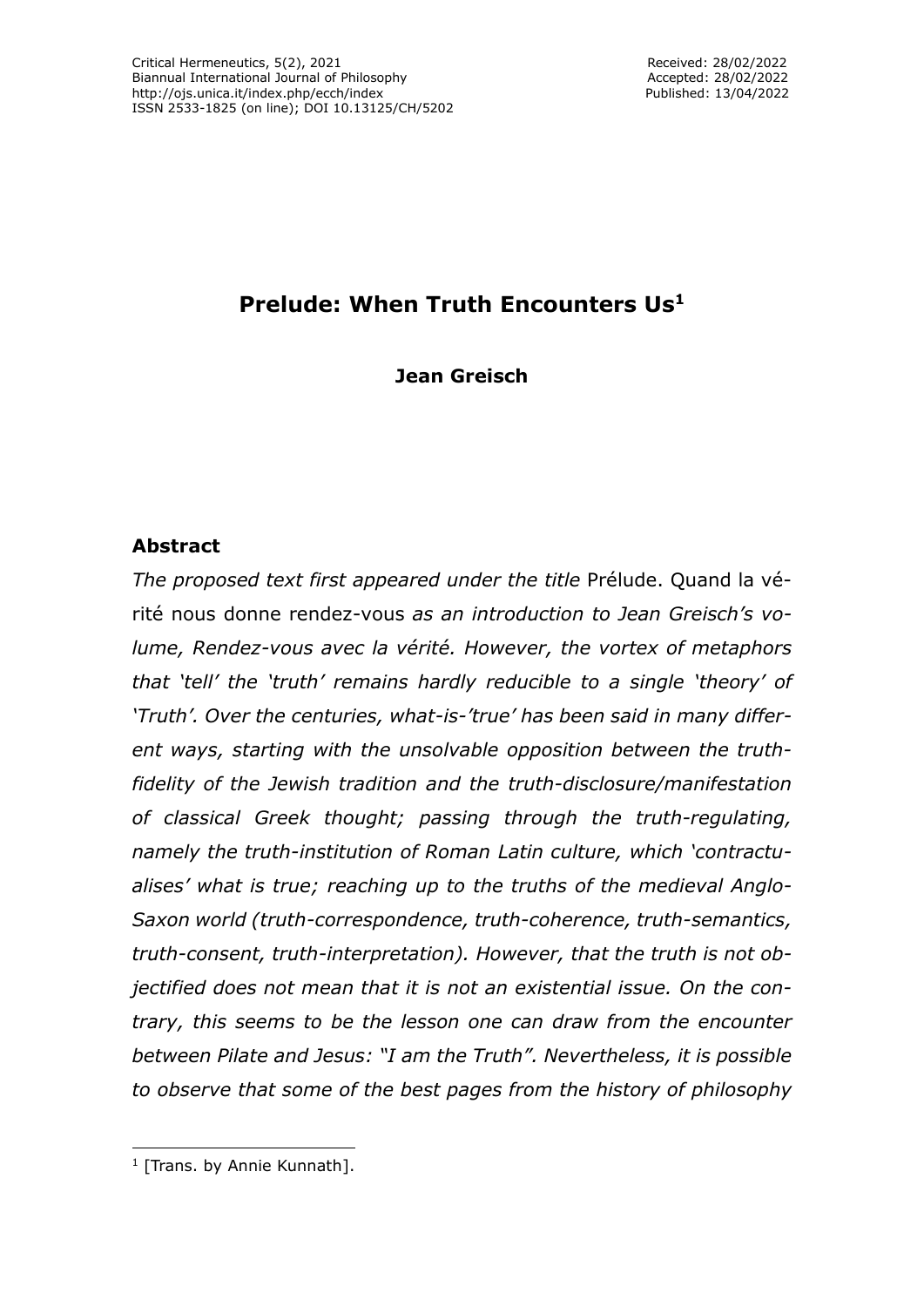*are not those wondering about what the truth is, but rather those pages allowing their own authors and readers to be questioned by the – sometimes sudden – encounter with the disproportion of Truth. Therefore, not theorising but encountering the truth will be a fundamental question of philosophical research.*

*Keywords*: rendezvous, truth, philosophical anthropology, ontology, critical hermeneutics, wisdom, virtue.

We will never cease questioning the "variegated thing we call 'philosophy'"<sup>2</sup> , nor stop it from questioning us.

Such enquiries can take various forms, one being a reflection on philosophical encounters with truth.

The simple metaphor 'encounter' does not seem to carry much weight where fundamental philosophical concepts as truth are concerned. Even the poet Paul Celan warns us against its misuse when it comes to an encounter with truth:

*A ROAR: it is truth itself stepped among mankind, right into the Metaphor-flurry*<sup>3</sup> *.*

How then to encounter truth amid the swirling vortex of metaphors? This question, itself expressed in metaphorical language,

<sup>2</sup> Sextus Empiricus, *Adv. Mathematicos* VII, 2.

<sup>3</sup> *Ein Dröhnen: es ist/ die Wahrheit selbst/ unter die Menschen getreten,/ mitten ins/ Metapherngestöber* (Celan 1983: 89; English translation of Pierre Joris).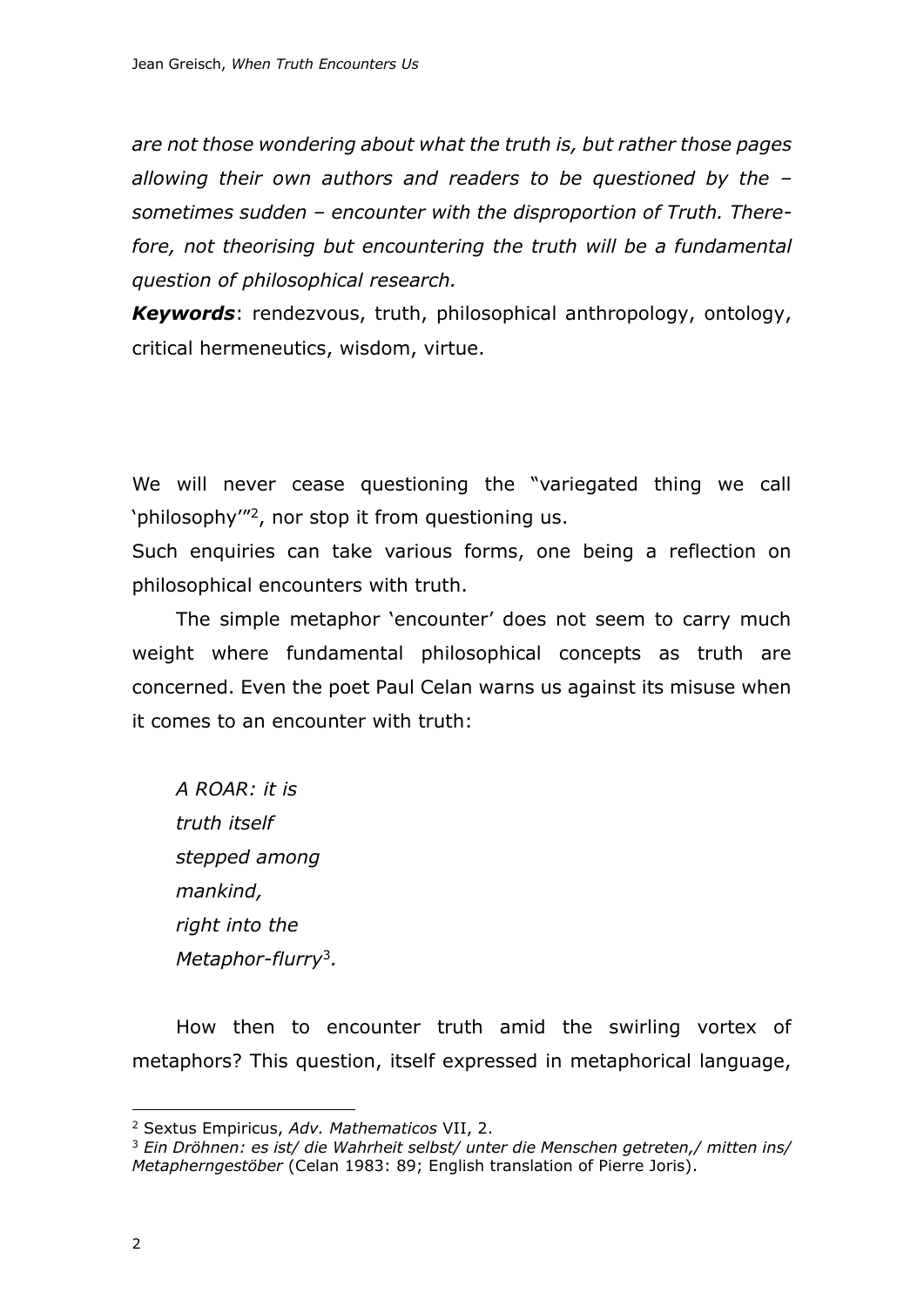and liberally inspired by the principles of Hans Blumenberg's "metaphorology", will be the guiding light of this book.

The ideal of the philosopher as seeker and servant of truth found its first literary expression in Parmenides' Poem. Since then, many more encounters with 'truth' were made or scheduled. The numerous "theories of truth" that emerged in the twentieth-century testify that these encounters are not about to end, for the simple reason that a thinker who forgets that (no matter what the problem is), it is with truth that he is first and foremost grappling with, would cease to be a philosopher.

By speaking of an 'encounter with the truth', I run the risk of committing a double categorical contempt.

a) At first sight, there seems to be no ground for changing the adjective 'true' (denoting the quality of a proposition), into a verb (describing an event), namely that of a 'rendezvous' or an 'encounter'. Moreover, 'encounter' is a polysemic word with contextual meaning. Thus, a rendezvous between lovers, an appointment with a dentist or a superior, or a court summons, etc. are all encounters, but of different kinds.

As Georges Brassens sings:

*Monseigneur the fiery sun, how little I admire him, Rob me off his fire, yes, but of his fire I don't give a hoot, I have a tryst with you! The light I prefer, Is that of your jealous eyes, All the rest I couldn't care less I have a tryst with you*<sup>4</sup> *.*

<sup>4</sup> *«Monseigneur l'astre solaire, Comme' je n'l'admire pas beaucoup,/ M'enlèv' son feu, oui mais, d'son feu, moi j'men fous,/ J'ai rendez-vous avec vous !/ La lumièr' que je préfère,/ C'est cell' de vos yeux jaloux,/ Tout le restant m'indiffère,/ J'ai rendez-vous*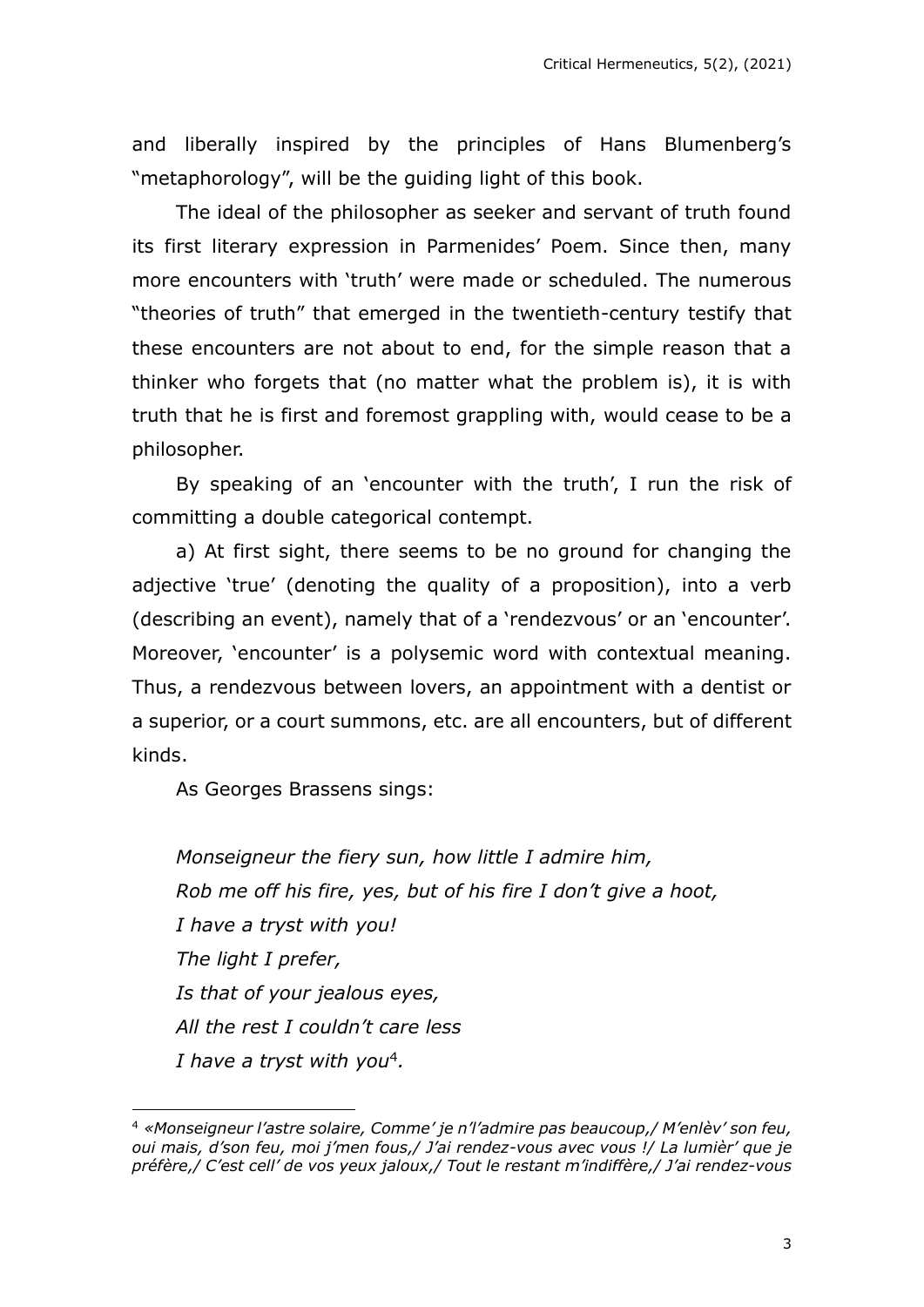Despite being polysemous, the word 'rendezvous' (French *rendezvous*), shares certain identifiable family resemblances, like with the verb 'to surrender' (French *se rendre*), and this includes its original military meaning, where '*rendez-vous*' becomes a command, even an ultimatum: 'Admit that you are defeated!'. A rendezvous with truth (if there be any such), leaves us totally disarmed!

It is not always necessary to schedule or arrange meetings. They can also be unexpected. In fact, random encounters are often more consequential than anticipated ones because these 'create events'.

b) By discussing 'Truth', it would appear that we are endorsing the embodiment of an abstract notion, thus opening a door to every kind of rhetorical abuse. I counter this suspicion with the following 'hermeneutical' argument: as long as we do not forget that we are dealing with hypostases, embodiments can have a heuristic function. They enable us to frame questions that we could never have even imagined. For example, the embodiment of Wisdom in the Book of Proverbs in the Bible permits the intensification of questions.

It is under the aegis of the metaphor 'encounter with Truth' that I propose to explore the stakes and horizons of the question: 'what is Truth', by 'repeating', within the current intellectual debate, the same clarifying task which Thomas Aquinas undertook in his *De Veritate*.

If, as a hypothesis, we agree to define philosophy as "a knowledge of Truth" (as Aristotle does in the first chapter of the *Book of Metaphysics* 993b 20), how best to define the state of mind required for this kind of research? Or, to ask the question in a more figurative language: if, in some way or the other, the philosopher has an 'encounter' with Truth, what insight can be gained from this encounter?

*avec vous*». Georges Brassens, J'ai rendez-vous avec vous. [The English translation is mine; A.K.].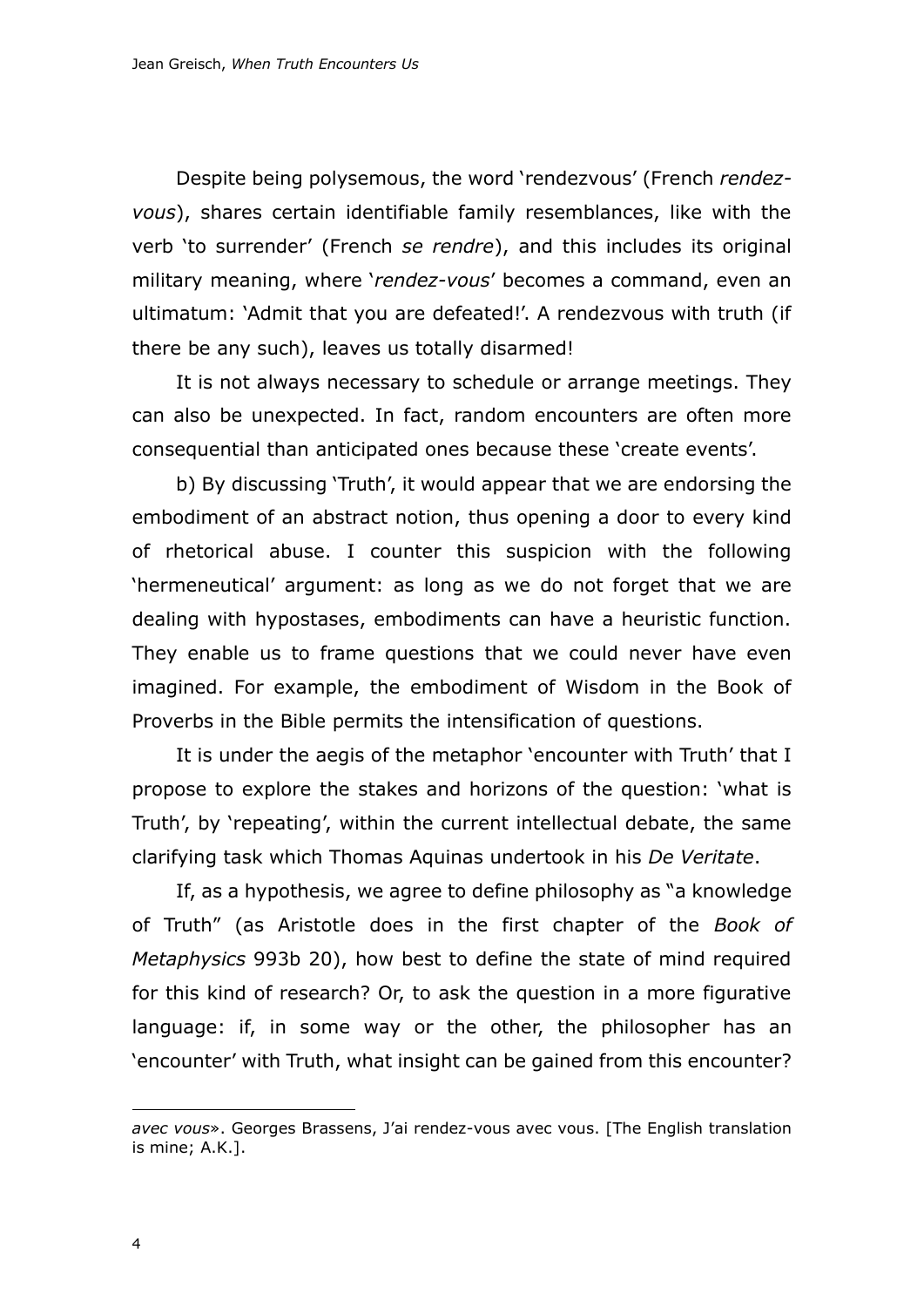I shall answer this question by first of all reflecting on three texts, of distinct literary styles. Although these texts do not offer an exhaustive answer, they do give us abundant food for thought, even if it is just through the sheer power of the images used. The reading I propose will constitute the 'overture' (in the near musical sense of the term), of our research.

Furthermore, I shall also make two observations, one relating to the vocabulary, and the other to the limits of this work.

#### **1. The archer and the target (Aristotle)**

1. It is just as well to begin our enquiry with a word of confidence and encouragement as found at the beginning of Book *Alpha* of the *Metaphysics* (and which provides the link between Books A and B).

Apart from the thorny problems of textual criticism (the authenticity of the text has been questioned since antiquity), what strikes the reader from the outset is the text's focus on the word 'truth', a rare occurrence in Book A. One could almost speak of a scaled-down *De veritate*. From the very beginning, Aristotle reassures us (apprentice philosophers), that we should not be too quick to give in to discouragement, believing that the investigation (*theoria*) of truth would be too tough an enquiry for us!

Aristotle does not declare: "After me the deluge!", thereby implying, "I hold the definitive truth"; nor does he claim: "Before me, there was only error!". On the contrary, he is aware that he is heir to a long line of seekers of truth, and that the search will not end with him.

This is what he is expressing through the proverbial image of an archer aiming at a target

as big as a door. One must indeed be very clumsy to miss it!

"The study of Truth is in one sense difficulty, in another easy. This is shown by the fact that whereas no one person can obtain an adequate grasp of it, we cannot all fail in the attempt […] Thus in so far as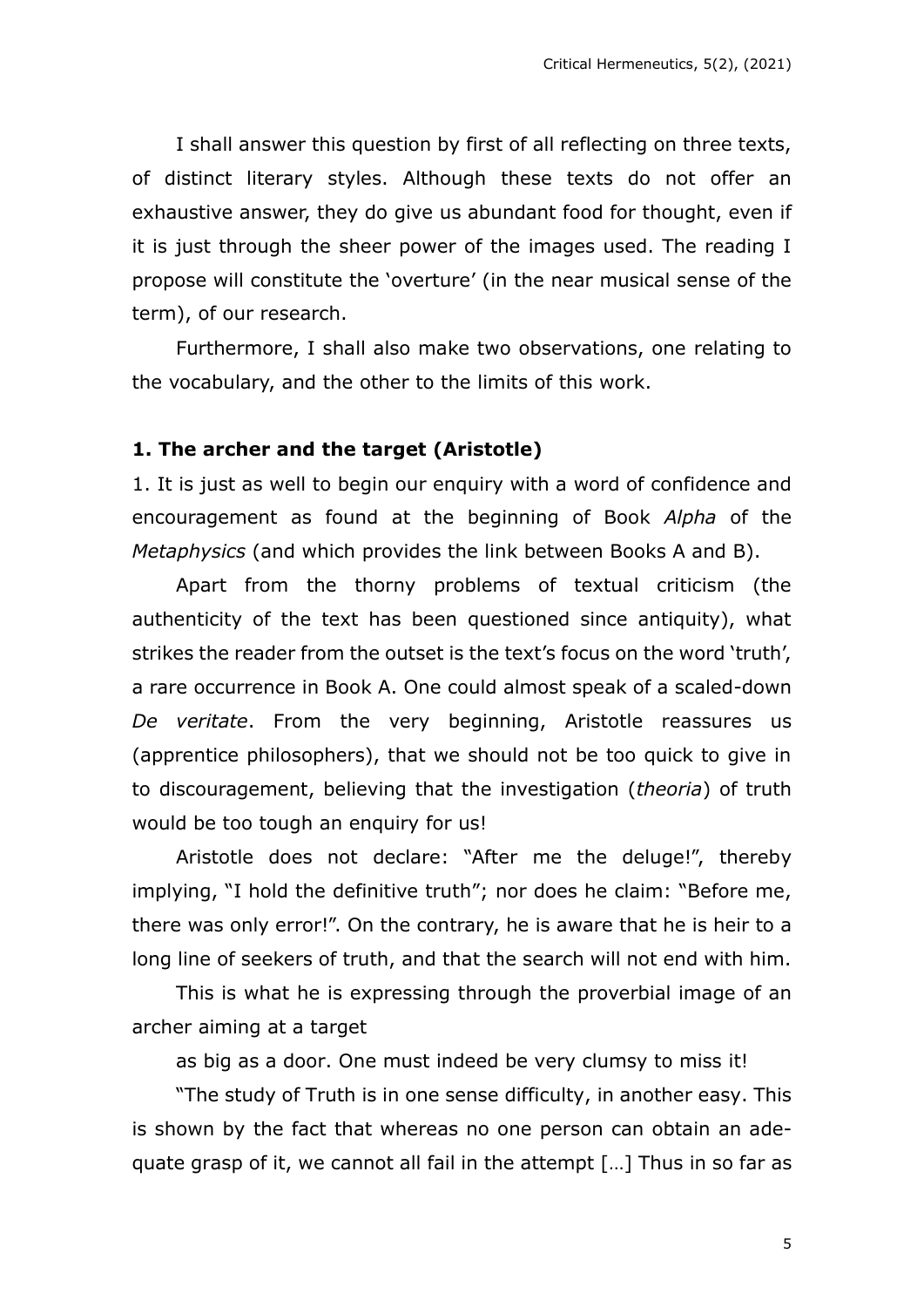it seems that Truth is like the proverbial door which no one can miss" (*Met* 1, 993a 30-b 7).

This word of encouragement, however, holds a warning: "but the fact that we cannot, although having some grasp of the whole, grasp a particular part, shows its difficulty" (*Met* 1, 993a 30-b 7). It is not sufficient to reach truth; one must also know the kind of truth one has reached. To take recourse to Aristotle's archery and the target metaphor: one must localise the arrow's point of impact.

It is our responsibility to carry out this task of 'localization'; we cannot avoid it by claiming that the truth is inaccessible. A second image, one which Heidegger was fond of quoting, might be useful here: For "just as it is with bats' eyes in respect of daylight, so it is with our mental intelligence in respect of those things which are by nature most obvious" (*Met*. 993b 10; cf. *Met*. Z, 3, 1029b 4).

Aristotle (whose footsteps Thomas Aquinas would follow), shows an open-mindedness that is quite rare among scholars. He was interested in the views of even those whose opinions he did not share, even if this was only because it obliged him to verify his own arguments. As Paul Ricoeur often told me: the philosopher must not meet his opponent in their weakness, but in their strength!

It is in the wake of these two images that Aristotle introduces philosophy as a 'knowledge of truth'. What justifies this definition is that philosophy is a *theoretical* science distinct from practical sciences for it aims neither at the production of *work* (*poièsis*), nor an *action* (*praxis*).

Without mentioning the subdivisions of the theoretical (physics, mathematics, theology) and practical sciences (*poiesis*, *praxis*), which he discusses elsewhere, Aristotle states that the sole aim of 'speculation' – theoretic knowledge (*theoria*) is the search for *truth*: "The object

6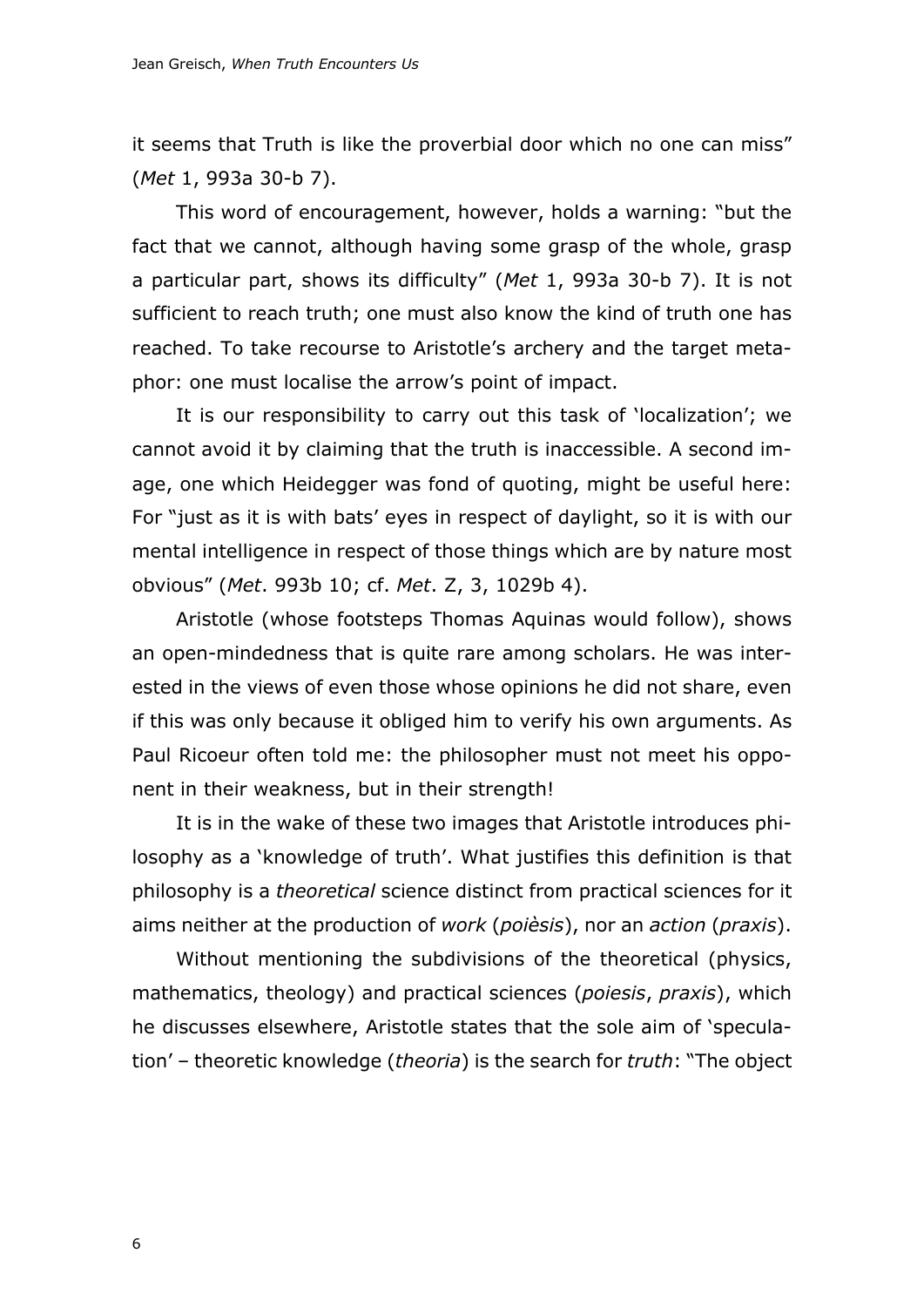of theoretic knowledge is truth, while that of practical knowledge is action" (*Met*. 993b 27).

But what does it mean 'to know truth'?

The theory of the four causes that Aristotle presents in Book A provides an initial insight: knowledge of the truth is *knowledge of causes*. This does not mean that mere knowledge of the causes would drain the whole idea of truth! What matters to Aristotle is that there is a hierarchy of truths based on that of causes. There are *fundamental* truths and *derived* truths: "the first principle of things must necessarily be true above everything else" (*Met*. 993b 27). *Eternal* truths matter more than *contingent* truths. Aristotle concludes his meditation by formulating an axiom that introduces us to the very heart of our problem: "so as each thing is in respect of existence, so it is in respect of truth" (*Met*. 993b 31-32)!

2) Before we take leave of Aristotle (temporarily, and not permanently), let us look briefly at Book *Gamma* of the *Metaphysics*. It opens with great fanfare thus: "There is a science which studies Being qua Being, and the properties inherent in it in virtue of its own nature". This 'ontological' definition of the task of the 'first philosophy' asserts that the 'knowledge of truth' that philosophy is, may not be reduced to the knowledge of causes. This is confirmed by a statement in the second chapter: "Being qua Being has certain peculiar modifications, and it is about these that it is the philosopher's function to discover the truth" (*Met*. 1004b 15).

What makes the search for truth difficult is that "Being is said in many ways": *to on legetai pollachôs* (*Met*. 1002b 30). It is this very reason (being as having various senses), that forbids us from conceiving being as whole that only needs to be sliced in order to be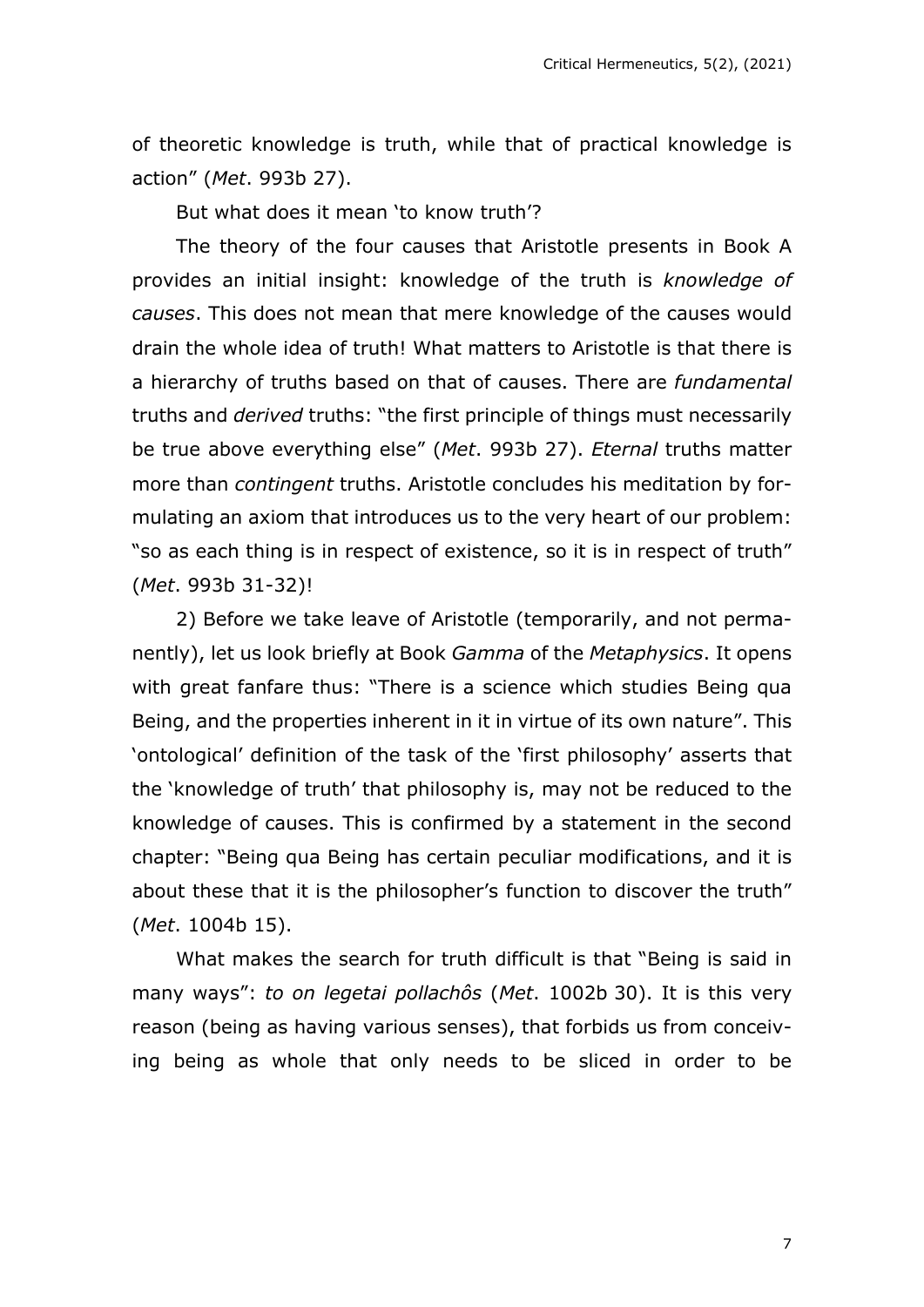understood – just like a cake. But that is precisely the point: "Being qua being" is 'not a cake'!

The concern then is that this irreducible multiplicity of meanings of being may endanger the unity of the 'sought-after science' (*epistèmè zêtoumenè*) that Aristotle seeks to establish. He strives ardently to avoid this danger, arguing that "it pertains to one science to study Being qua Being, and the attributes inherent in it qua Being" (*Met*. 1005a 13-14).

What is taken for granted at the end of the second chapter of the Book is finally not so obvious, for the problem continues to be discussed in the third chapter, in which Aristotle defines the philosopher by his ability "to establish the firmest principles of all beings". From the *knowledge of causes* we now move on to the *knowledge of principles*. Among these, it is the *principle of contradiction* that holds the philosopher's attention: "It is impossible for the same attribute to belong and not belong at the same time, to the same subject and in the same respect" (*Met*. 1005b 20).

For example, it is impossible to affirm that I am both bald and hirsute at the same time, except perhaps by wearing a wig; but then, this would introduce a different "relationship" altogether!

The principle of contradiction applies not only to propositions, but also to things themselves: "it is impossible at once to be and not to be" (*Met*. 1006a 1). One should not invoke the various senses of being to undermine the objective validity of the principle of contradiction, for even though the word 'be' has several meanings, each of these meanings must be specified. When I quote Goethe: "*Über allen Gipfeln ist Ruh*…"<sup>5</sup> ("over all the mountains is peace"), and when I say: "I am sick", I am attributing to the copula 'be' very different meanings;

<sup>5</sup> See the list of examples cited by Heidegger in his lecture course *Einführung in die Metaphysik*, Ga 40: 95–96 (Heidegger 2000: 93). List reworked for the lecture course *Grundbegriffe*, summer semester 1941, Ga 51, p. 30-32 (Heidegger 1985).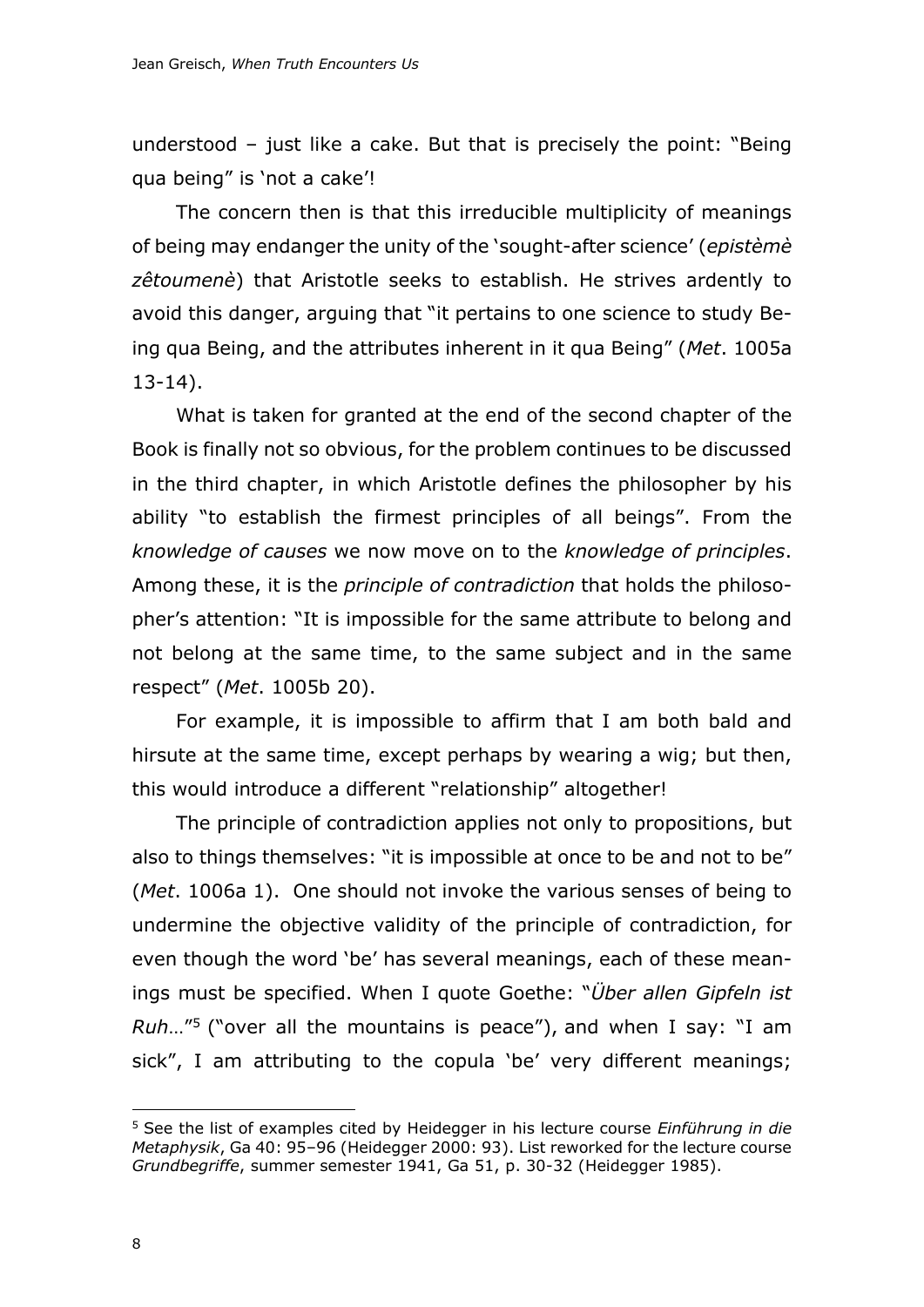however, I have no justification to say in the same breath: "I am sick and in good shape".

Certainly, Aristotle would have been puzzled to hear the Mallorcan storytellers wrap up their stories with the routine formula: "It was and it was not!".<sup>6</sup> For Aristotle, it is obvious that "the term 'to be' or 'not to be' has a definite meaning; so that not everything can be 'so and not so'" (*Met*. 1006a 30). This is a "self-evident truth", and it would be as futile to try to argue about it as to try to justify it. This profound certainty, makes Aristotle concludes – a conclusion decisive for his understanding of language, and of being:

for not to have one meaning is to have no meaning, and if words have no meaning there is an end of discourse with others, and even, strictly speaking, with oneself; because it is impossible to think of anything if we do not think of one thing (*Met*. 1006b 5-12).

The condition for determining the meaning (a name has a definite meaning and a unique significance), is valid both for subjects as well as for predicates. In Strawsonian terms: the "*identifying* function" and the "*attributive* function" of a language<sup>7</sup>. Just as I cannot describe Socrates as bald and hairy at the same time, I also cannot say that he is man and animal, or that he is both Socrates and Plato.

Ontology, that is, the science of being as being and its general characteristics, must negotiate its way between two equally impracticable solutions.

The first would be a description of the world in which there are no subjects (Strawson calls them "basic particulars"), but only attributes:

<sup>6</sup> "*Aixo era y no era*". See Jakobson 1960: 371; Ricœur 1975: 321.

<sup>&</sup>lt;sup>7</sup> Strawson 1957; See also, Pariente 1973.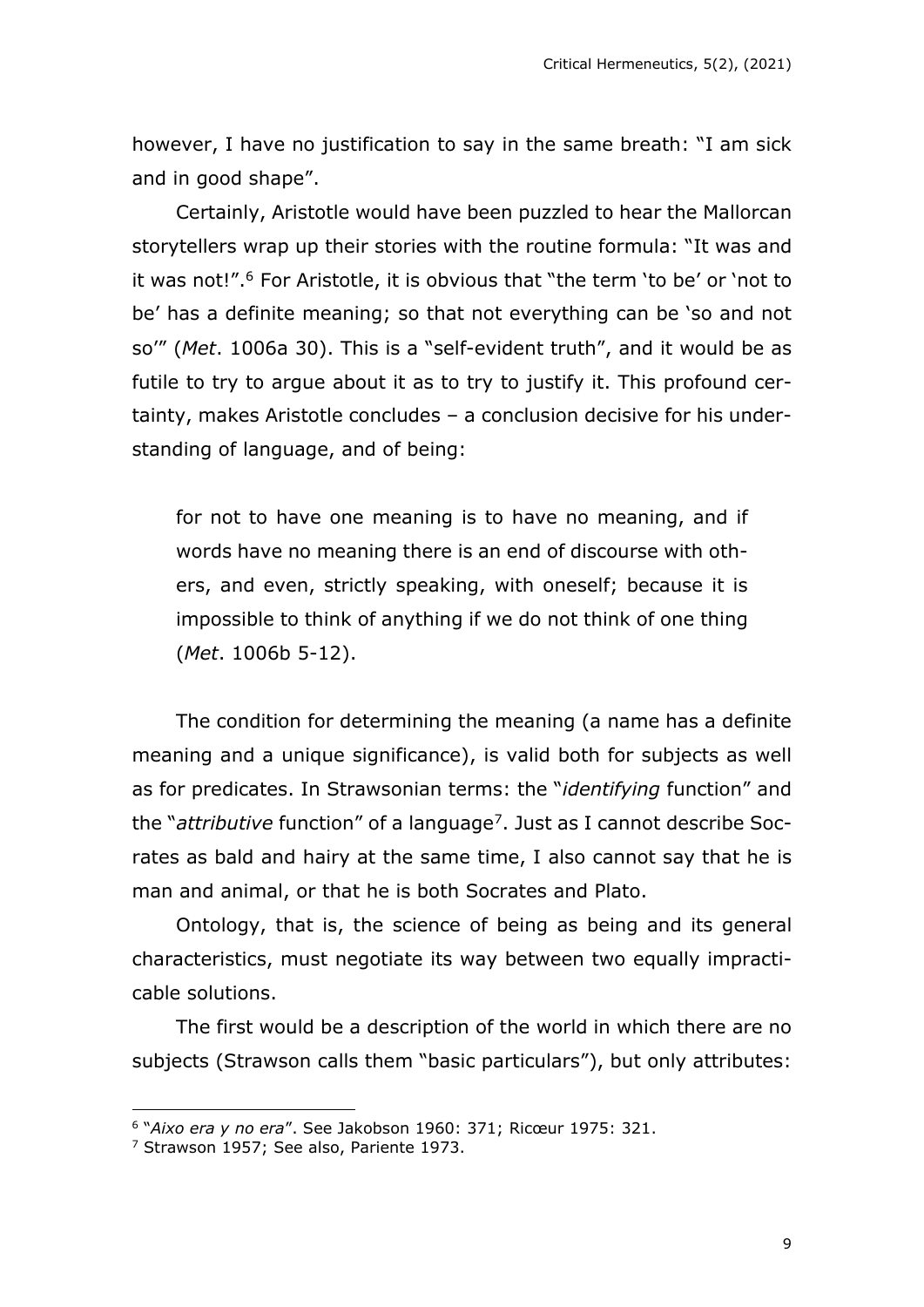white, black, heavy, light, and so on. It would be a world determined by only one meaning of being: "being by accident" (*kata symbebèkos*). To maintain "that all things are accidents" (*Met*. 1007a 21) is an absurdity, not only because such a world is inconsistent, but because the list of accidents is infinite: "it is indeed impossible to enumerate all the infinity of accidents" (*Met*. 1007a 14); and "the sum of these predications does not make a single statement" (*Met*. 1007b 9).

Aristotle is quite insistent about this, not because he is fighting chimeras, but real opponents in the sophist camp, notably Protagoras.

The second solution, equally impractical, is that of a world in which there are only subjects (in ontological terms: substances), with no predicates that can be assigned to them.

'White + black + red + light + heavy', etc., does not make a 'world', but neither does 'Socrates + Peter + Paul'!

The first 'world', purely accidentalist, resembles a cloud that shifts shape instantaneously; the second resembles a rock quarry where no stones are extracted<sup>8</sup>.

To explain how a world that is not governed by the principle of contradiction is not only *inconceivable*, but also *impractical*, Aristotle advances an *ad hominem* argument that he chooses carefully:

Why does [a man] not walk early one morning into a well or ravine, if he comes to it, instead of clearly guarding against doing so, thus showing that he does not think that it is equally good and not good to fall in? (*Met*. 1008b 15-17).

This question reminds us of the famous anecdote from Plato's *Theaetetus*, where an astronomer-philosopher focused on observing the stars fails to see the well directly in his path and tumbles down,

<sup>8</sup> For an in-depth analysis of this approach, see: Wolff 1997.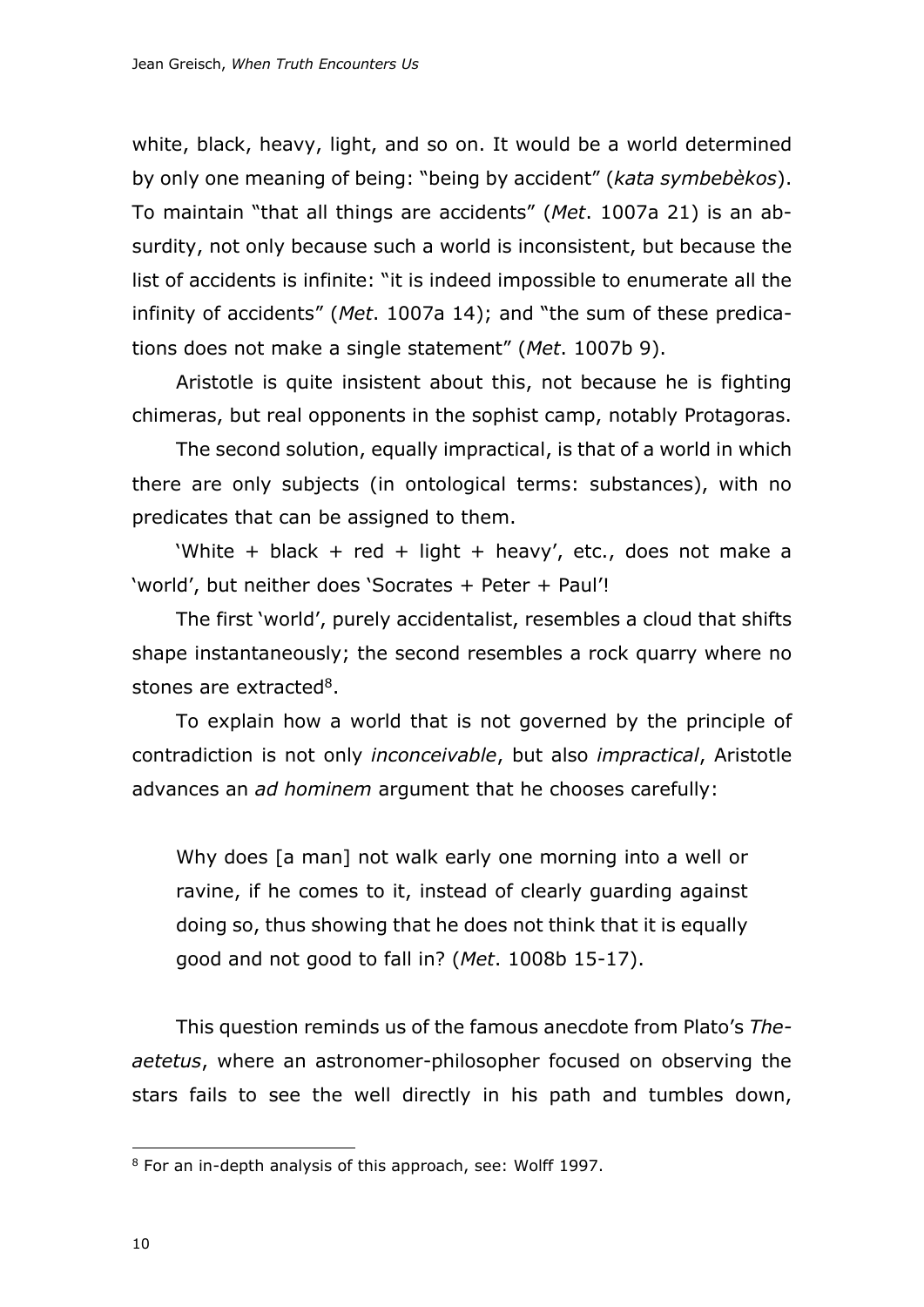triggering the laughter of the Thracian servant girl. Now, if we accept the invitation of Hans Blumenberg<sup>9</sup> and study the several retellings of this 'primitive scene' that punctuate the history of philosophy, we will find that it is Aristotle who gives the first transformative re-reading of this scene. Under Aristotle's gaze the astronomer-philosopher has metamorphosed into a sophist! Not recognising the validity of the principle of contradiction, the sophists suffer from semantic dizziness and vertigo. No wonder they find themselves at the bottom of the hole!

The ability to distinguish between the best and the worst indicates that being "eager for truth" (*Met*. 1008b 28 is no mean feat; just like the prudent human who carefully considers his steps. The task is all the more arduous for one who "forms unqualified judgements" and swears by opinions, for such a human "is not in a healthy relation to the truth"! (*Met*. 1008b 30).

Like error, truth too has varying degrees. One can be more or less near or far from it. What applies to our stand in relation to truth also extends, according to Aristotle, to truth itself: "there will be some truth to which the truer is nearer" (*Met*. 1009a 1).

The Aristotelian criticism of the "undiluted doctrine which precludes any mental determination" (*Met*. 1009a 5), targets a major opponent: Protagoras and his proposition according to which "All appearances, as it manifests itself, are true" (*pan to phainomenon ho phainetai aléthes einai*), a proposition that Aristotle reduces (probably a bit too hastily), to the idea that "everything that appears true to everyone is true".

I will not discuss here in detail the Aristotelian critique on relativism, which led him to refute his own proposition to that of Protogoras': "not every appearance is real" (*Met*. 1010b 1). I will only emphasise that the proposition: "the phenomenon in so far as it appears" (*Met.*

<sup>9</sup> Blumenberg 1987.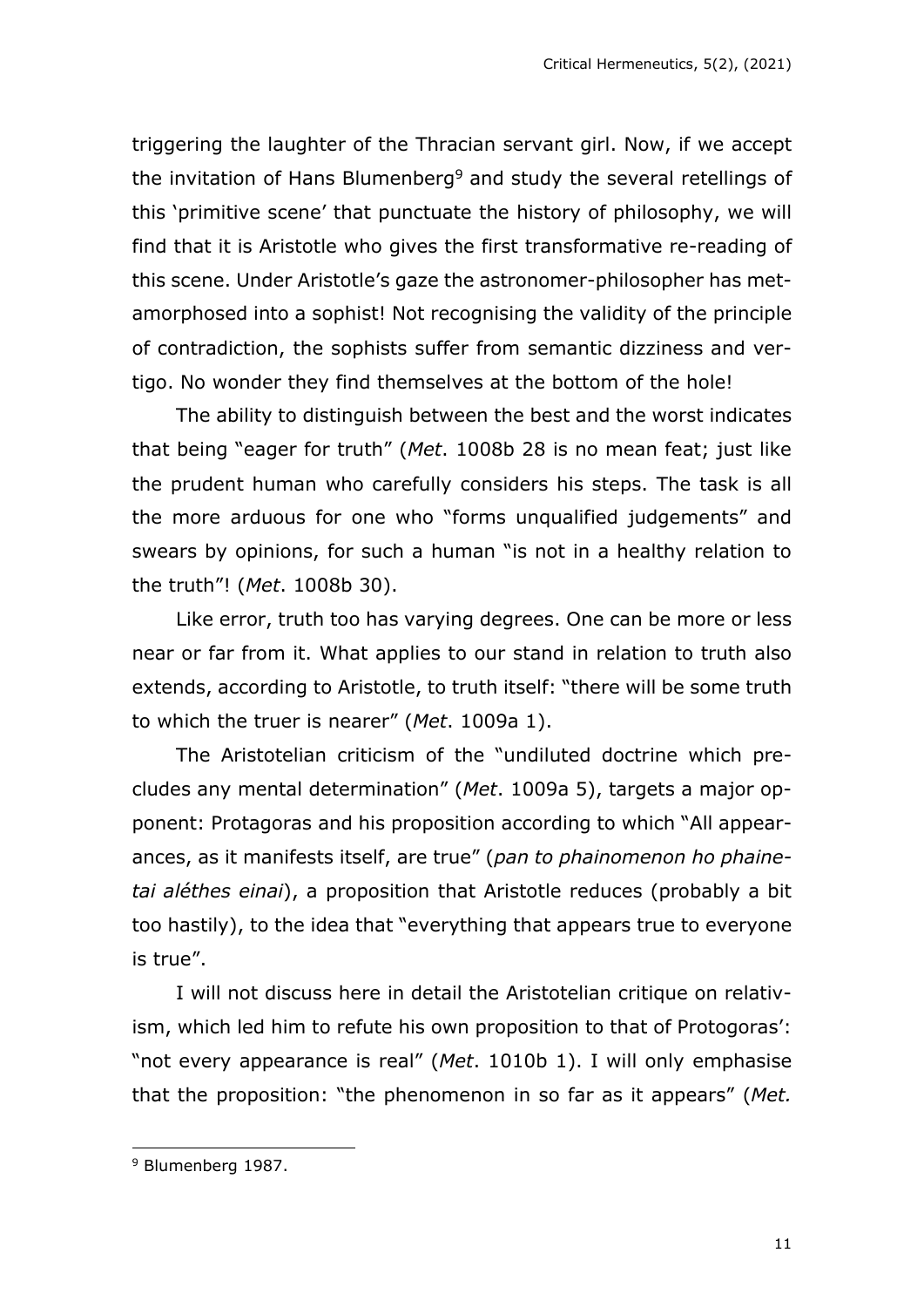1009b 1), cannot leave phenomenologists indifferent. For, to what extent can we trust appearances as true? Is there a 'phenomenological truth', and if so, what does it entail? Does not the notion of "truth phenomenon", often used by Heidegger, contain a *contradictio in adiecto*?

What troubles Aristotle in the theory of Protagoras and his peers is the implicit assumption that truth is likely to be "judged by the number or fewness of its upholders" (*Met*. 1009b 2). But truth does not negotiate through votes, or a bidding process! In a democracy, majority does not mean right.

Aristotle recognises the force of his sensualist opponents, but he does not yield to the temptation to denigrate them outright. What stops him from doing so, is the literary authority of Homer.<sup>10</sup> In the delirium of his injury, Hector "thinks other thoughts, which implies that those who think wrongly still have thoughts, though they are no longer the same". This example puts Aristotle in a quandary: "if both are kinds of thought, reality also will be 'both so and not so'" (*Met*. 1009 b 30). If 'it thinks' even in delirium, it may well be that there is some truth even in madness!

Aristotle's confidence (well evident while proposing the image of the archer and the target), quickly crumbles, giving in to discouragement that is best illustrated through yet another proverb: "the pursuit of truth will be chasing birds in the air".

And even though Aristotle is quick to restore our trust, he has however left us with two contrasting images from proverbial wisdom that are infinitely thought-provoking: the target that is almost impossible to miss, and the birds in flight that are almost impossible to catch.

<sup>10</sup> *Iliad* XXIII, b 98.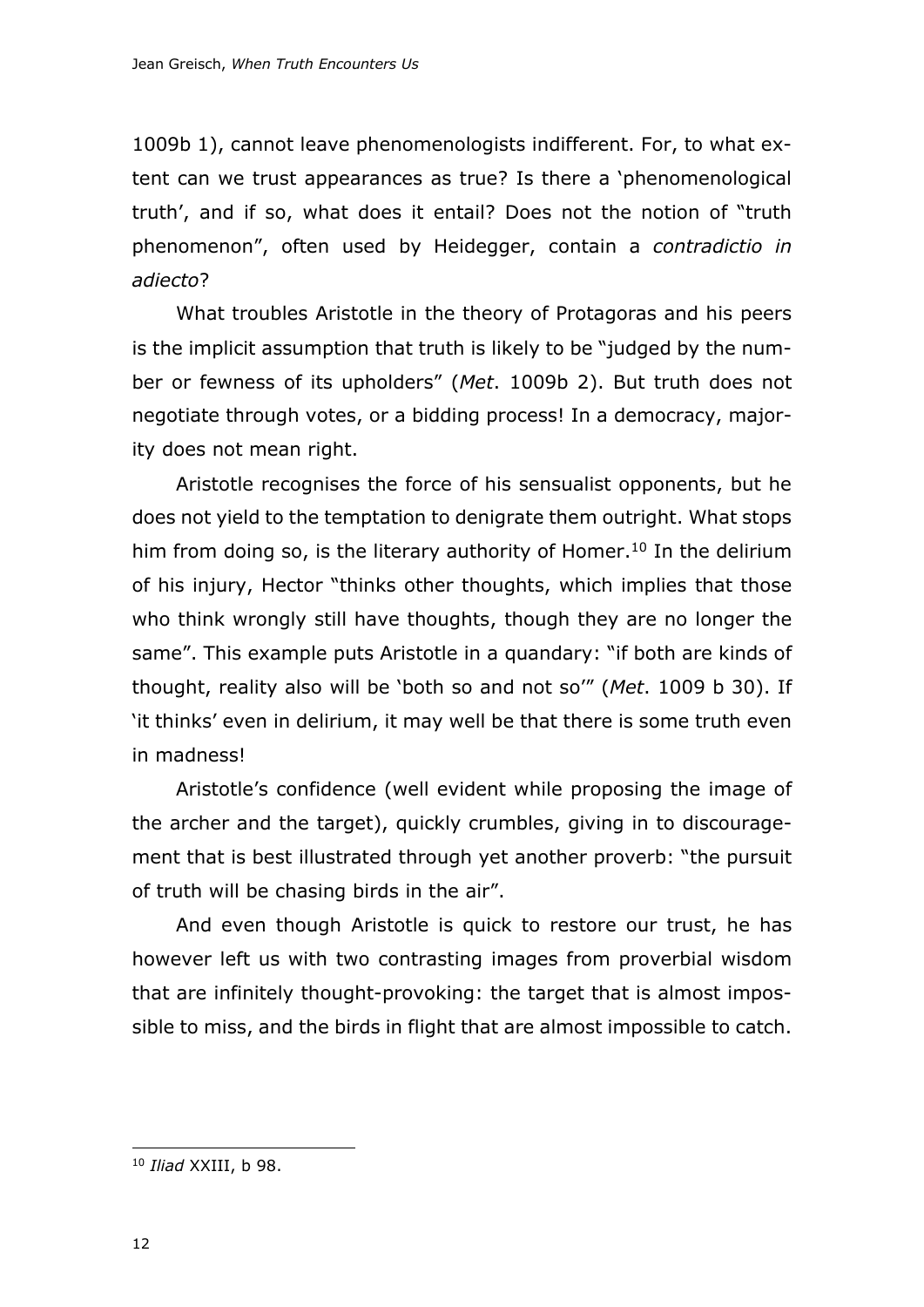## **2. Oedipus and the Sphinx (Nietzsche)**

According to Walter Benjamin, the quotations in his writings are like highwaymen who strip the idle reader of his certainties. Ever since the first time I opened a philosophy book (I was a high school student and the book in question was Romano Guardini's *The World and the Person*), I have been a victim of countless robbers. Paradoxically, far from reducing me to nothing, these destabilising encounters never ceased to keep me awake and Argus-eyed, I would say that they enriched me in the sense of what Franz Rosenzweig calls "experiential thinking" (*erfahrendes Denken*) 11 . In fact, one of the sparks that ignited the questions I am grappling with in this book was Rosenzweig's phrase: "I believe that there are moments in the life of every living being, even a single moment, when he speaks the truth"<sup>12</sup>.

In order to 'speak the truth', one must have encountered it. In the preface to *Beyond Good and Evil. Prelude to a Philosophy of the Future*, written in June 1885 in Sils-Maria in the Upper Engadin, Nietzsche emphasises that the gender of the noun 'Truth' is feminine. Like a woman, truth wants to be seduced and won over, something that dogmatic, self-assured philosophers are incapable of doing.

From the very first paragraph of Part I which deals with 'The prejudices of philosophers', Nietzsche questions what is "will to truth, or 'truthfulness'" (*Wahrhaftigkeit*), thought to characterise the attitude of philosophers, unlike that of sophists. What is this "will to truth"? Or, as he had written in his first edition of the same paragraph: what is "aspiration to truth" (*Verlangen nach Wahrheit*)? (Nietzsche 1967 [KSA]: 14, 346). It is also in this same first edition that he admits that this is

<sup>&</sup>lt;sup>11</sup> Rosenzweig 1984.

<sup>12</sup> Rosenzweig 2002: 521.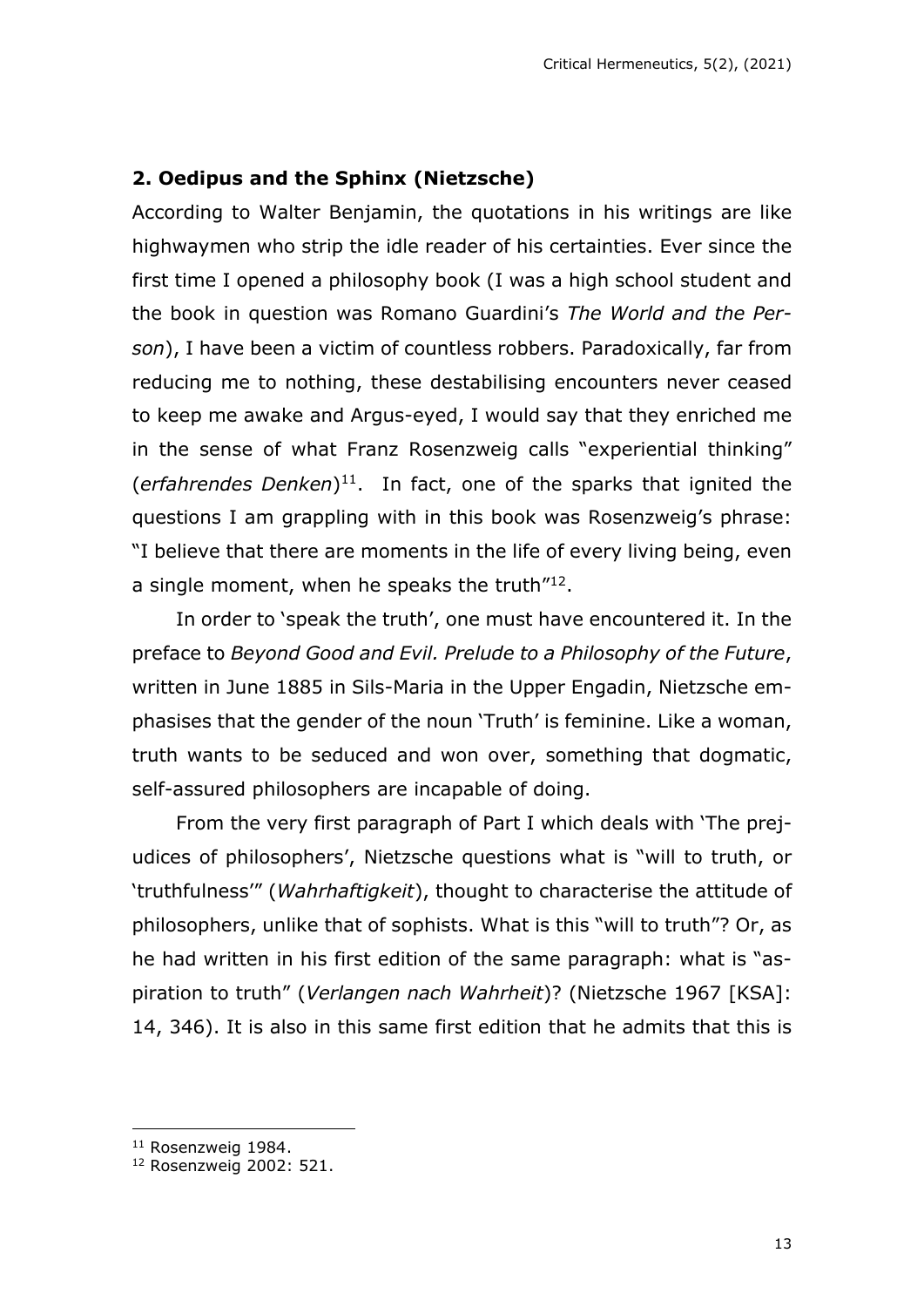a very difficult question, but also the most deserving (*fragwürdigste aller Fragen*).

After struggling for a long time with the meaning and implications of desire for truth, he then discusses its value. When re-examined in the perspective of the will to power, it transforms into a question of the "will to truth".

What strikes Nietzsche right from the start, is the figure of Oedipus before the Sphinx. When faced with the question: "What is truth?", we too find ourselves in Oedipus' situation. We have to find an answer at all costs – it is a matter of life and death! At the same time, the question that is strictly Nietzschean: "*What is it* in us that 'tends towards the truth'?", redefines roles. The philosopher in the Nietzschean sense, defined in §2 of *Beyond Good and Evil* as "the philosopher of the dangerous, perhaps in every sense of the term" (5, 17), claims in his turn the right to question the Sphinx the 'Truth':

The problem of the value of truth presented itself to us, or was it we who presented ourselves to the problem? Which of us is Oedipus here? Who is the Sphinx? It is, it seems, an encounter of questions and question marks (5, 15).

It is not possible to develop here the immense problematic of the Nietzschean status of truth<sup>13</sup>. I will therefore limit myself with a caveat from Nietzsche's text: contrary to appearances, the problem of truth is not a simple academic question; it is a *risky* question that comes at a certain price, which, if necessary, can be very high! This becomes

<sup>13</sup> See Granier 1966.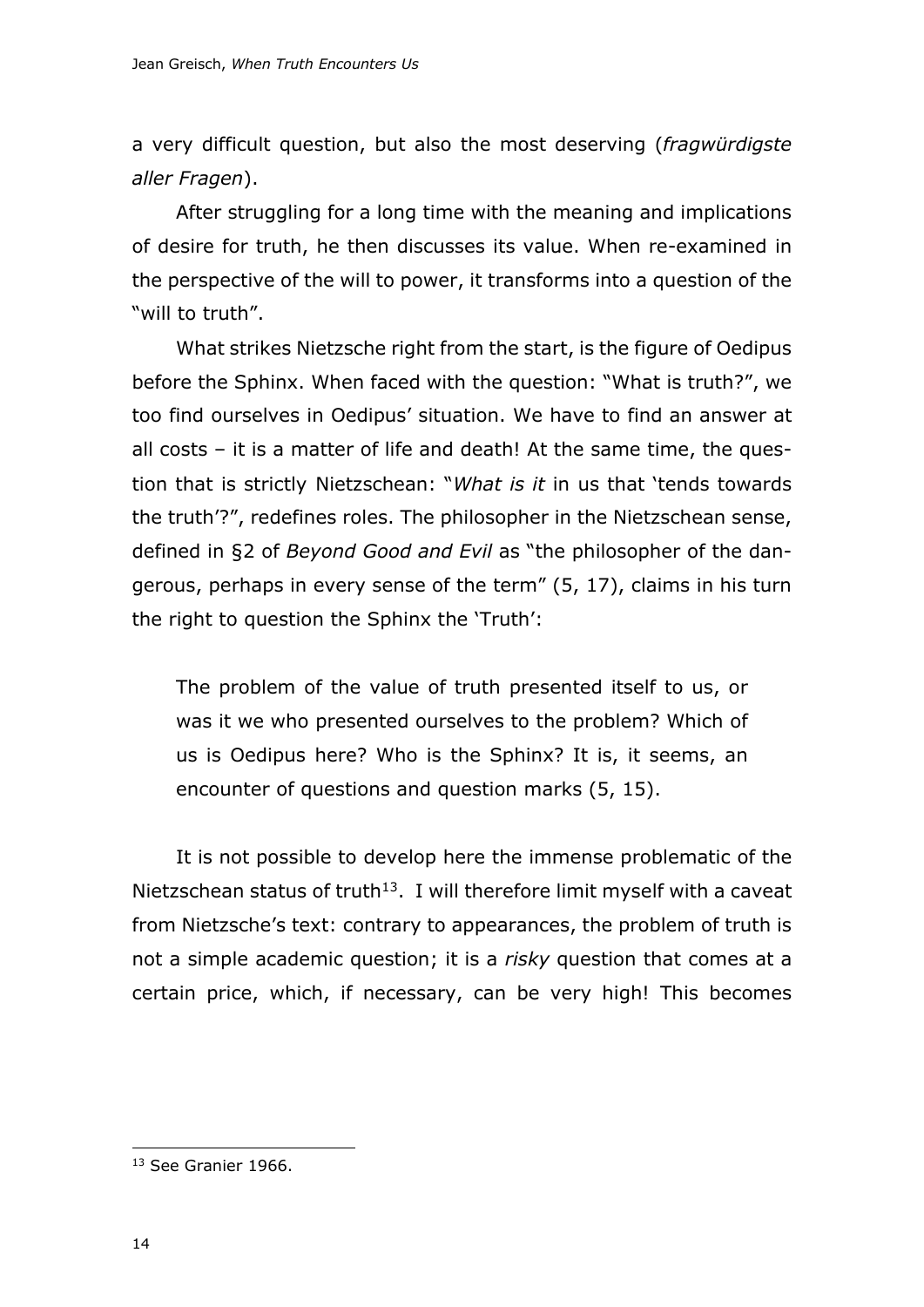apparent finally when we discover that we ourselves are implicated in this question.

In the Theban legend of the Oedipus, the Sphinx instigates an enquiry that assumes the innocent guise of a riddle. Oedipus has hardly any difficulty in figuring out the answer which is implicit in the question "what is human?". The answer: an animal who begins walking on four legs, then learns to stand upright on two legs, until old age requires him to use a walking stick.

The significance of Nietzsche's text can be best understood if it is read against the backdrop of the various mythical themes underlying the Theban legend of Oedipus. In her seminal work *Oedipus; or, The Legend of a Conqueror*, Marie Delcourt identifies six major mythical themes that first existed independently, before being merged into a single epic narrative that underlies Euripides' *The Phoenician Women*, and Sophocles' twin tragedies *Oedipus the King*, and *Oedipus at Colonus*, the very same tragedies on which Freud based his theory of the Oedipus complex (Delcourt 1981<sup>2</sup>).

In a fascinating investigation Delcourt (who relies on the work of C. Robert)<sup>14</sup>, identifies these six mythical themes as: 1. the exposed child; 2. the patricide (in reality the transfer of power between the old and the young king); 3. the victory over the Sphinx; 4. the solution of a riddle; 5. the hero who triumphs over a monster and marries the princess; and, 6. the mother-son incest.

If one wishes to understand what is at stake in Nietzsche's enigmatic thesis, then the third and fourth themes of Delcourt will be particularly instructive.

<sup>14</sup> Robert 1915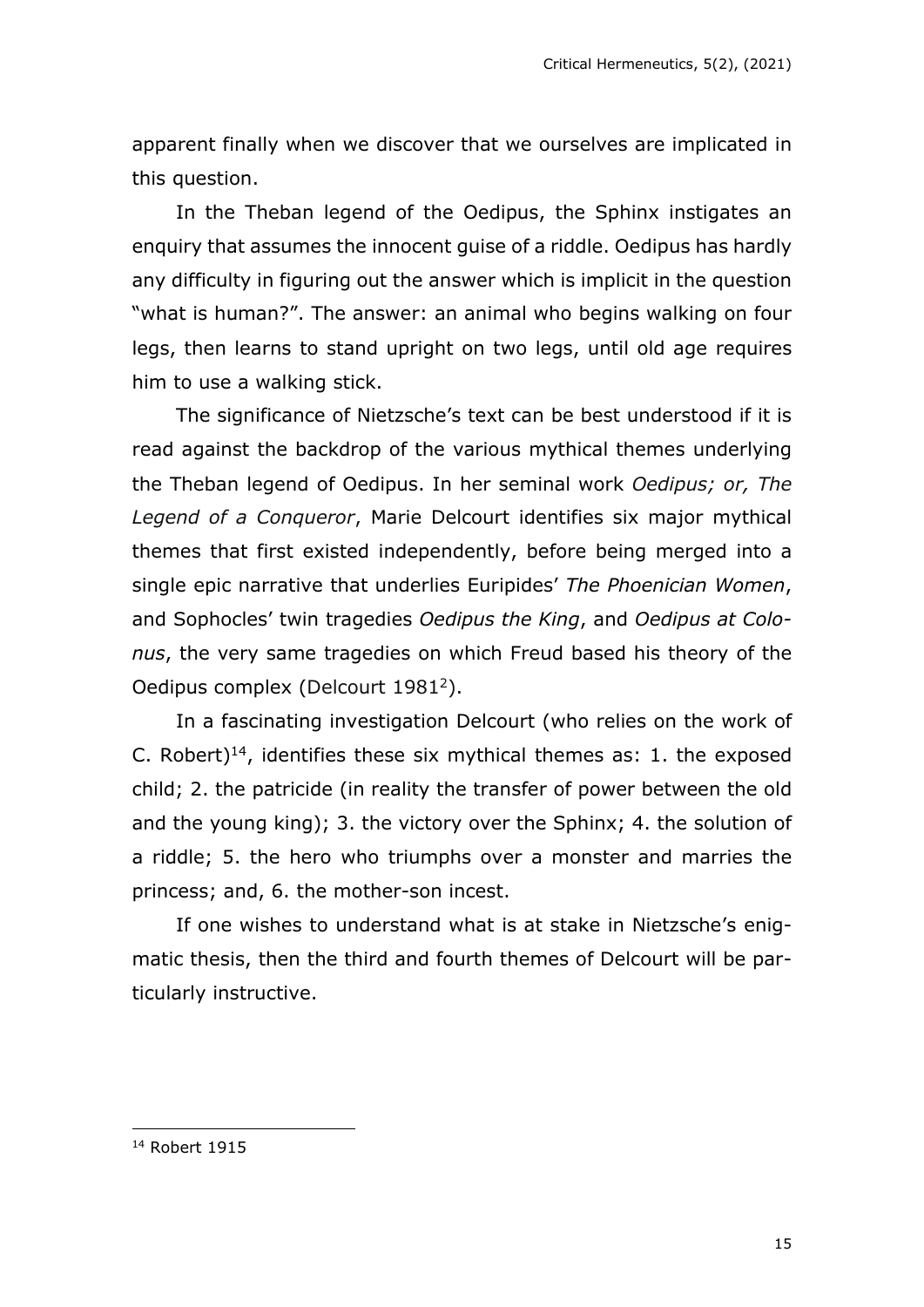#### *2.1. Vanquishing the Sphinx*

The victory over the Sphinx is the core of the Theban legend retold by the Tragedies. It represents an ordeal in the strongest sense of the term. The best-known representation of the sphinx shows a winged figure with a leonine body sitting on a column, with Oedipus at his feet, absorbed in his thoughts, not very unlike Rodin's Thinker. And, just like a school teacher, the Sphinx is enthroned above the thinker who, like a good student, concentrates on solving the problem at hand. This representation suggests that his victory is above all a matter of intellectual astuteness – by solving the riddle, the hero proves his intellectual superiority.

In Greek art, there are some terrifying images, where Oedipus and the Sphinx appear to be engaged in a frightful hand to hand combat, and which give much food for thought on its potentially lethal nature. These representations illustrate what is suggested by the folk etymology of the word 'Sphinx', derived from the verb *sphigein*: 'to choke' or 'strangle'. The Sphinx, holding a naked man in its claws, is a bird of prey, ready to devour whoever crosses its path. If she were a demoness, which she is in a way, she would be classified as a succubus, that is, a female devourer of men.

These representations emphasise the two complementary aspects of this monstrous creature: 'the *oppressive nightmare*', and the *Seelenvogel*, the *soul of the dead* represented as a bird. As a '*questioning demon*', the "Sphinx is first and foremost a *crushing demon*", or rather, as Delcourt puts it, she is both a "*crushing demon*" and a "*soul in pain*".

One cannot disassociate the ogress-lion (whose irruption is as terrifying as that of a tornado), from the interrogator, any more than one can separate the grieving soul from the crushing demon. This same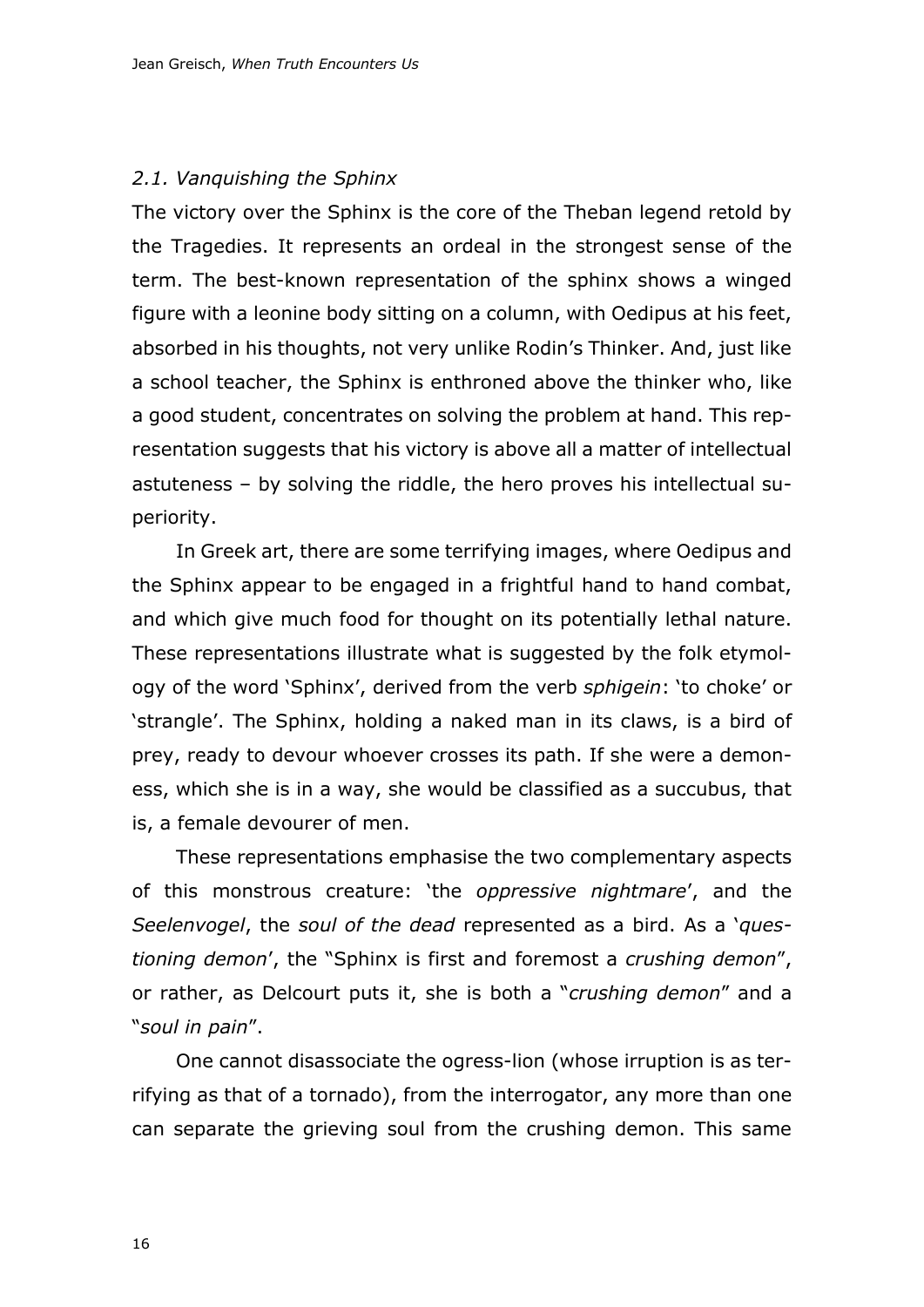ambiguity is found in the questions which must be answered, or else one will die crushed or suffocated.

'The Anguish': As Nietzsche suggests, in the presence of Truth, we are in the grip of anguishing terror, unable to evade questions that arise, a state very similar to that of Oedipus before the Sphinx. We are therefore summoned to ask ourself what actually transpires during this encounter, and what the defeat of the Sphinx actually means.

In his study on demon inquisitors, Ludwig Laistner claims that the demons subject their victims to three types of tests: caresses, blows, and questions (Laistner 1889). Of these three, the Theban legend only retains the last one, the intellectual test. This rationalisation relegates a central aspect of the myth to the background: "the tempting monster exposes itself to all the dangers it brings". It is this "agonising" dimension that Nietzsche stresses when he suggests that the encounter with the truth is not only a test for the human who accepts to ask himself certain questions, but also (strange as it may seem), for Truth itself! This is what happens in the version tragic of the legend: "the demoness is at the mercy of the man who has answered her question".

As to what constitutes victory, not all answers can be traced back to the one preferred by the Greek classics, that 'a peaceful intelligence, confident in itself' will ultimately triumph over all trials. Other possible answers must also be considered. For example, the *hieros gamos*: nothing prevents Oedipus from marrying the monster to whom he has proved his superiority. Or for that matter the slaying of the monster; or the sharing of a secret that ensures the power of the victor.

#### *2.2. Solving the riddle*

The test imposed on Oedipus involves two distinct mythical plots: the encounter with a demon interrogator who is defeated in the act of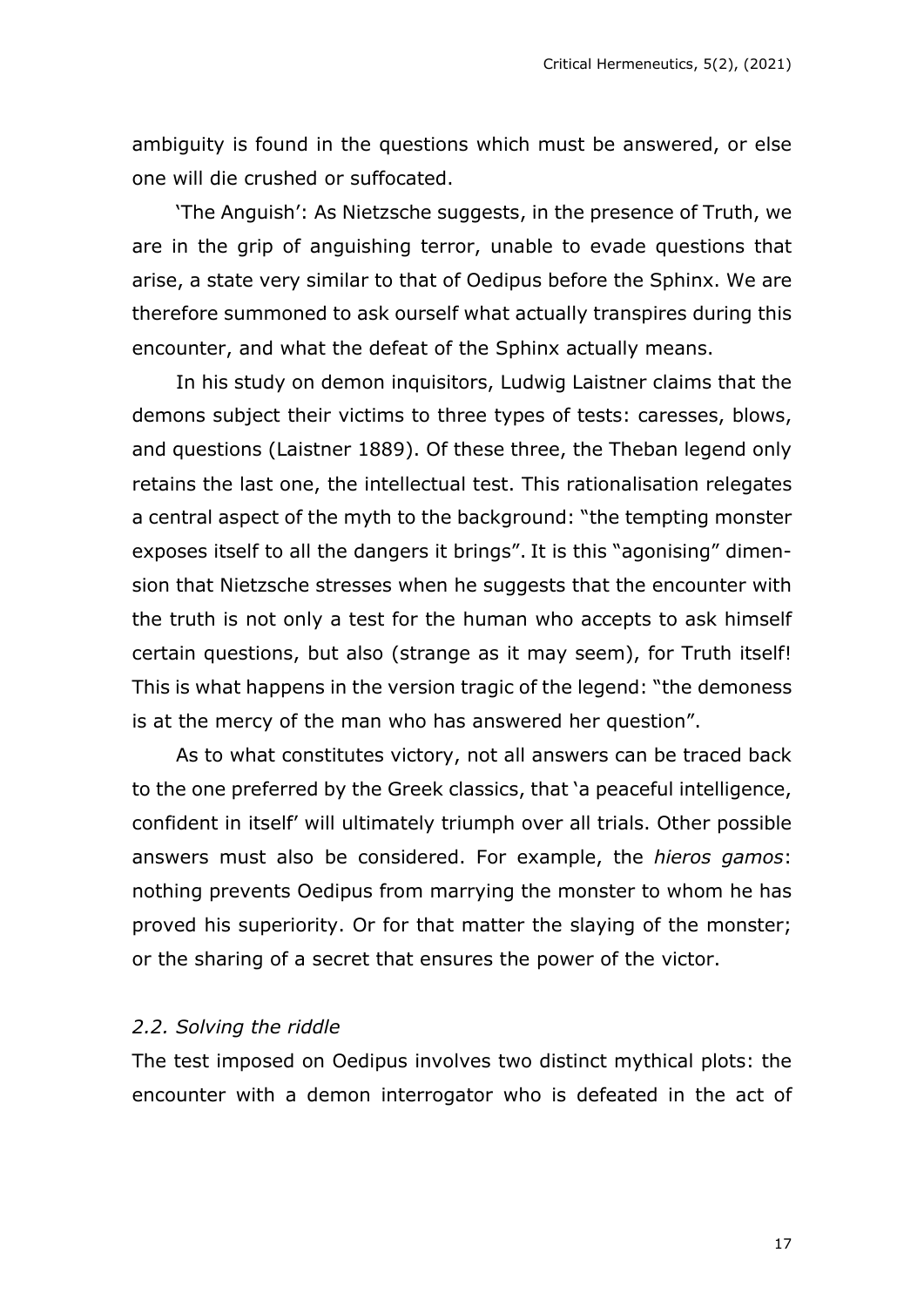answering its questions; and the reward (usually the hand of a princess), that awaits the person who finds the right answer.

How to explain the contradiction between the puerility of the riddle and the gravity of what is at stake? Why is figuring out the answer a matter of life and death?

The riddle is a literary genre that, like the story, appears to be a human universal, found in all sapiential traditions. According to Hegel, the hallmark of the struggle for recognition, itself a life-and-death struggle, is also the structural feature of riddles; it emerges from a questioning monster that the Christian imagination often identifies with the 'Grand Inquisitor', the devil.

According to Delcourt, there are two fundamental types: the "thing you have to *know*' or the "thing you have to *understand*".

In the first type, the person questioned must prove that it been initiated into a secret, or that it knows the esoteric name of a thing or a being, and who could perhaps be the questioner himself. Riddles of this type are the remnants of "the old popular belief that one has a hold on a being as soon as one is master of its name".

It is the same search for a secret name of power that some exegetes find in the biblical narrative of the Revelation of the divine Name in *Exodus* 3:14<sup>15</sup> .

The enigma that the Sphinx poses to Oedipus has a distinct character, which one might be inclined to call *anthropological* (the answer to the question as to which animal has four feet in the morning, two at noon and three at night, is 'man'), and *hermeneutical* (to understand in which way the question concerns Oedipus' own *ipseity*).

Even if the formulation of the riddle and its answer goes beyond the search for a name of power or a shared secret, we cannot forget that the reference to the bipedal nature of man is already present in

<sup>15</sup> Ricoeur, La Cocque 1998: 307–310.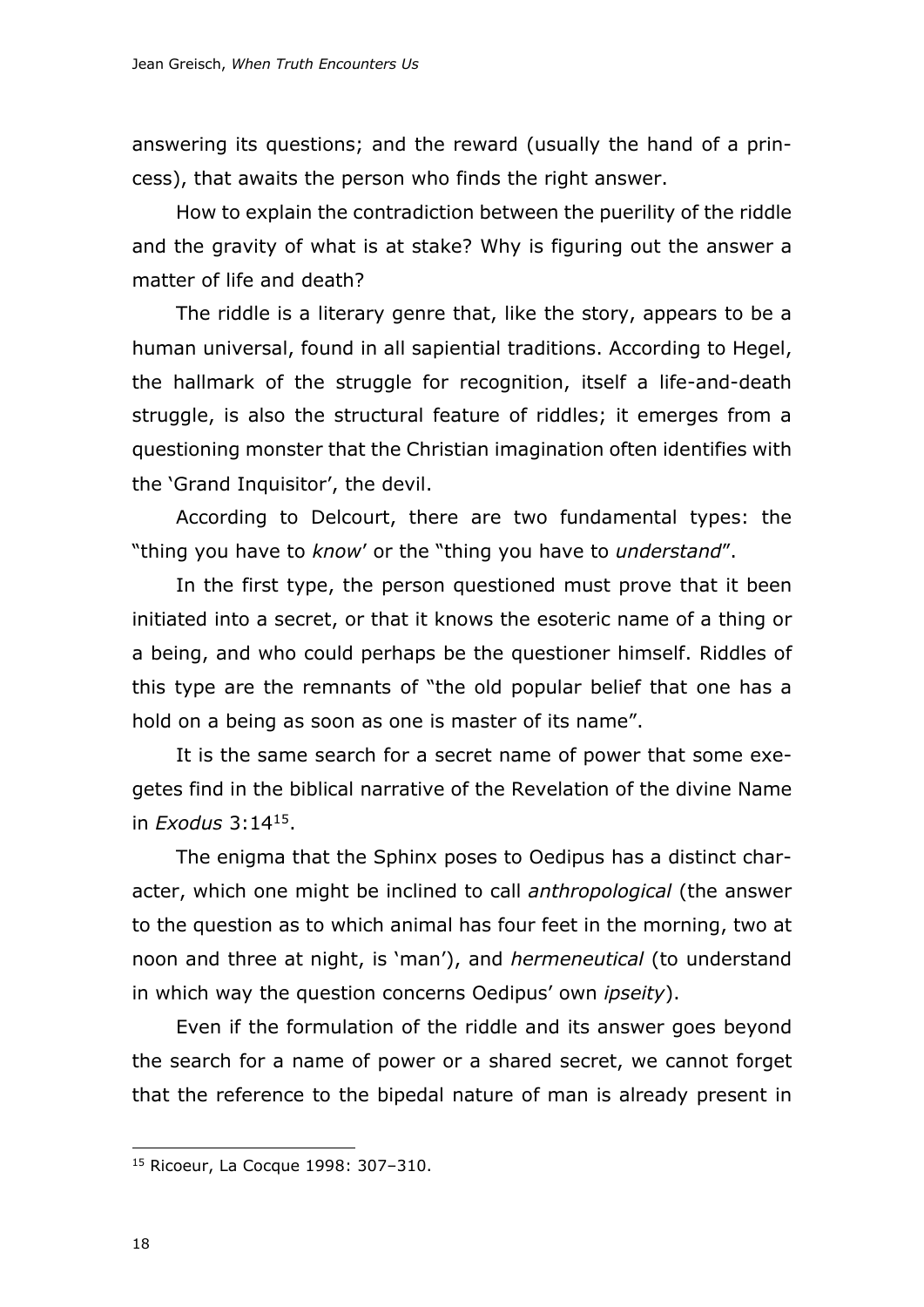the proper name of Oedipus (*Oi-dipous*), who, moreover, is physically deformed: he is lame. There is a kind of circularity between the riddle (*tetrapous*, *tripous*, *dipous*) and Oedipus' very name. The question is therefore not quite neutral. For, underlying the general question, "What is man?", we can discern yet another question, which the 'lame' Oedipus (brilliantly represented in Francis Bacon's painting), would have had great difficulty in answering: "Who are you, Oedipus?". The answer to this question, one involving his 'narrative identity', will be answered in the tragedy, or rather in the *tragedies*, for we must not forget that *Oedipus the King* is followed by *Oedipus at Colonus*.

Again, from a comparative point of view, in tune with what Delcourt calls the "myth of the enigma", we can link it with two major themes: *the struggle with the monster*, and *the conquest of a fiancée* of royal blood.

A biblical example of the second type is found in the narrative of Solomon's encounter with the Queen of Sheba (*1 Kings* 10:1-10). Still another example is the story of Turandot, told by Nizami in *The Seven Beauties*, a story that had significant impact, both in literature (Gozzi, Schiller), and in musicals (Puccini). The nuptial riddles "are always addressed to intelligence, never to the memory" and they "often take the form of action riddles".

If we accept the hypothesis that the first category of riddles, linked to the struggle with a monster, is a substitution for the anguish that follows an oppressive nightmare, we could then compare it with another biblical episode, that of Jacob's struggle with the Angel at the ford of Yabbok (*Gen* 32:23-31).

Even if we resist the temptation to render the angel into a biblical Sphinx, a number of elements in this text call for a closer comparison.

a) The first (accepted by some Talmudists), is that we are dealing with a nightmare. Jacob, well aware that his brother Esau (who is in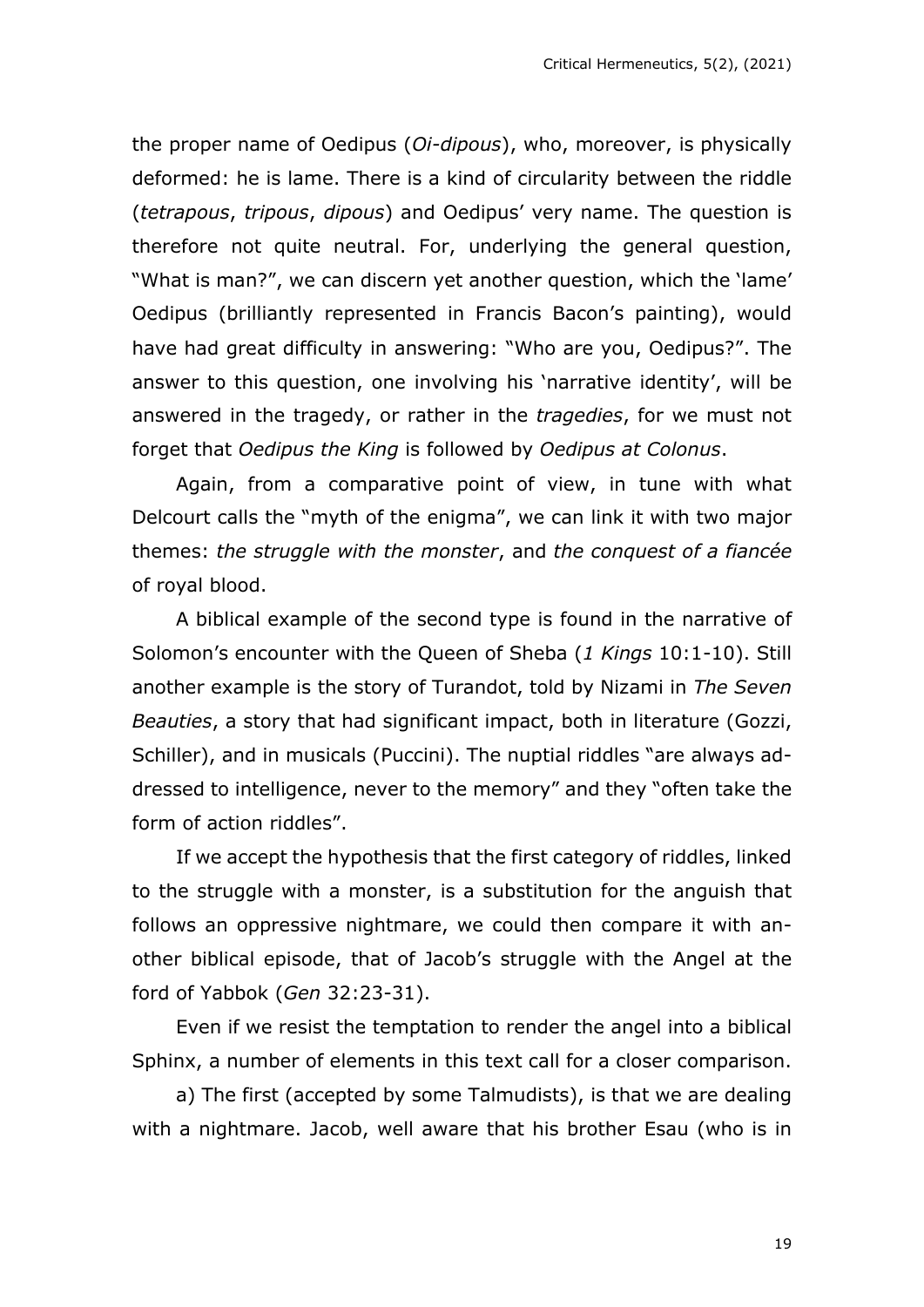mortal conflict with him), is approaching with a troop of four hundred armed men, has valid reason for having a very disturbed night.

b) The struggle with the Angel, which lasts all night: "and someone wrestled with him until the dawn" (v. 25), is about the quest for a secret name of power: "Then Jacob asked, 'Please tell me your name.' He replied, 'Why do you ask my name?'" (v. 30).

c) The struggle ends only at dawn, which is another structural feature of this type of myth: "the interest of the respondent is to keep the game going until his enemy is disarmed".

d) I would add, for good measure (but in a lighter vein), that at the end of this story, Jacob is somewhat more like Oedipus – he limps, for he suffers from a debilitating sciatica:

When the sun rose, he had passed Penuel and was limping with his hip. Therefore, the Israelites do not eat the sciatic nerve that is at the hip socket to this day, because he had struck Jacob at the hip socket, at the sciatic nerve (v. 32-33)!

While concluding these reflections on the 'Oedipal' aspect of the rendezvous with the truth, I wonder whether, behind the Nietzschean comparison, there is not an indirect reference to the famous letter Schopenhauer wrote to Goethe on 11 November 1815. Hinting at his future works, the young philosopher writes: "I am now facing myself, like an inexorable judge before a prisoner lying on the rack whom he forces to answer until there is nothing more to ask". In Schopenhauer's words, the judge who has to evaluate his actions and intentions is transformed into a ruthless torturer-inquisitor.

20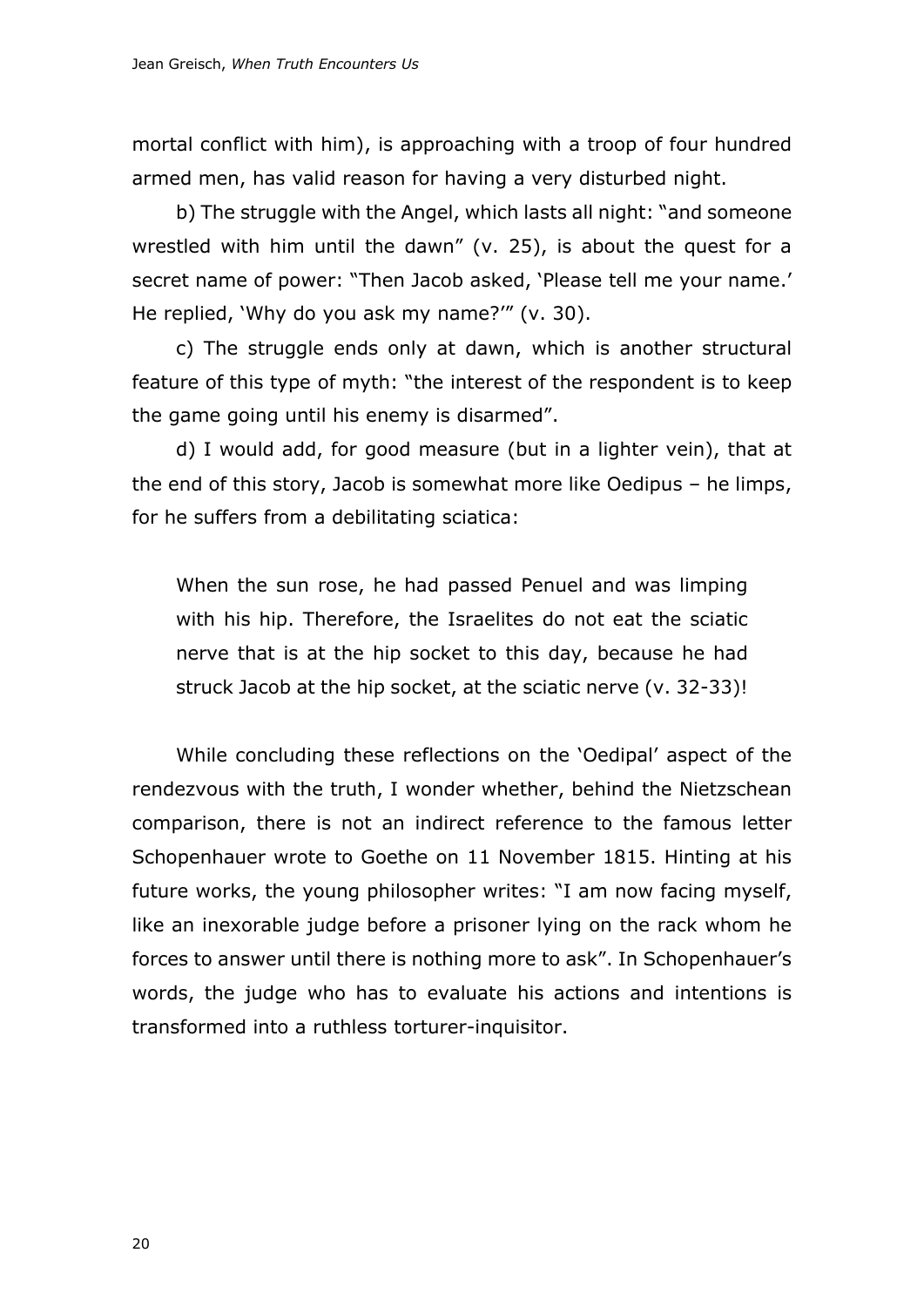"Almost all the errors or ineffable follies", he continues,

which fill the doctrines and philosophies seem to me to result from the absence of this probity. If the truth has not been discovered, it is not for want of having sought it, but because of the will to discover again and again in its place a readymade conception, or, at least, not to offend a cherished idea; for this purpose, it has been necessary to employ subterfuge against all and against the thinker himself (*Ib*.).

Schopenhauer and Oedipus, the same struggle! The will to know, that is, the will to truth, must be relentless and not recoil from any sacrifice:

It is the courage to go to the end of the problem that makes the philosopher. He must be like Sophocles' Oedipus who, seeking to understand his terrible destiny, tirelessly pursues his quest, even when he guesses that the answer holds only horror and dread. But most of us carry in our hearts a Jocasta begging Oedipus for the love of the gods not to enquire further; and we give in to her, which is why philosophy is where it is.

To those who, like Schopenhauer, would be tempted to cry out: "Holy Oedipus the Conqueror, pray for us", should we not, when the time comes, respond: "Have mercy on poor Jocasta"?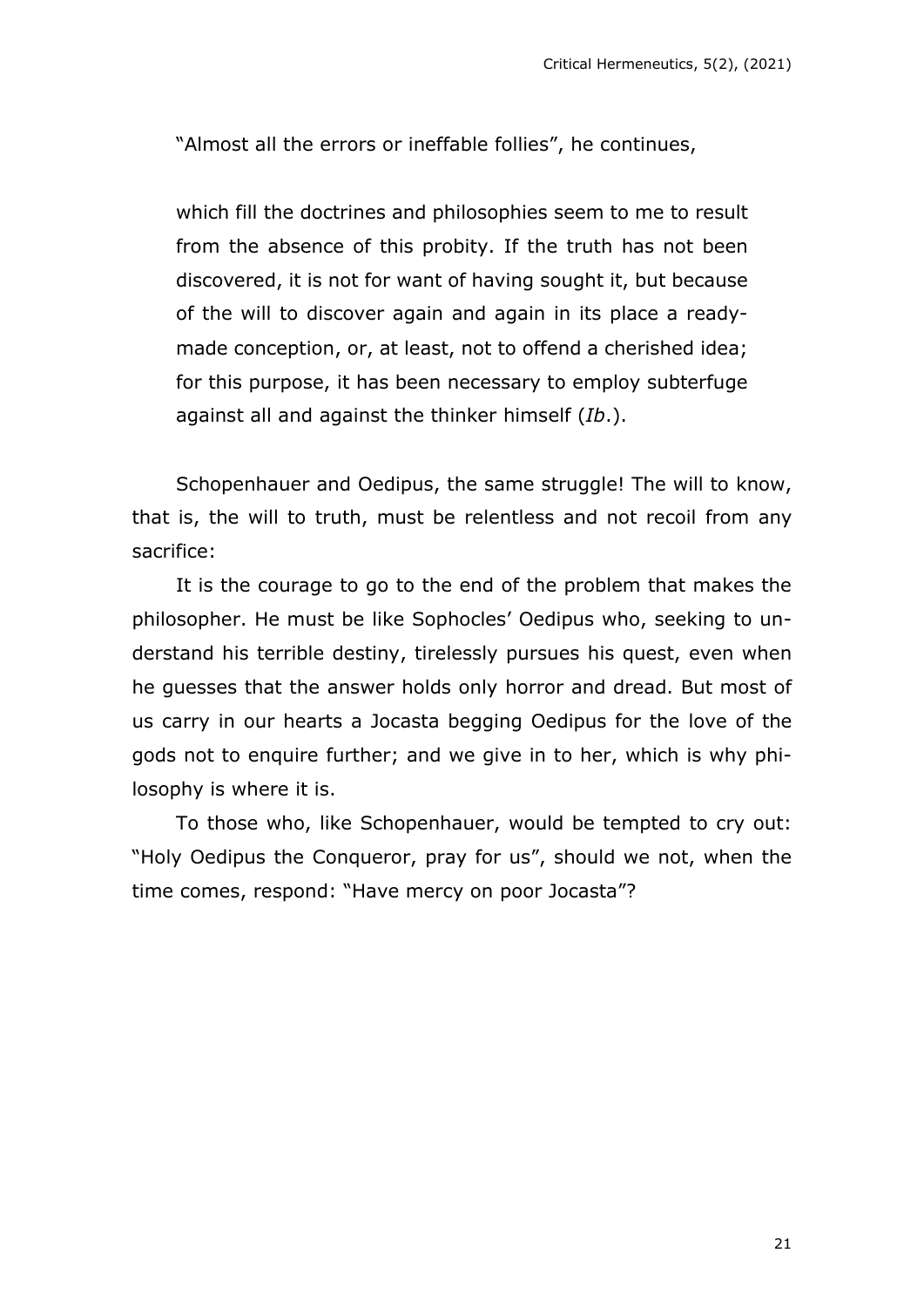#### **3. "What is truth?": Jesus and Pontius Pilate**

Even if the question "What is truth?" is part of the mandate of any selfrespecting philosopher, this question should not be limited to the philosophical realm. There are many other encounters with truth, under other horizons and in various ways.

A very well-known encounter and one which has fascinated many a philosopher, is in the Johannine narrative of the Passion of Jesus. That a trial is a place for a rendezvous with the truth is self-explanatory. What is rather intriguing about this trial (and which lasts a total of five hours from early morning until six in the afternoon), is the comings and goings of the Roman procurator Pontius Pilate, who is constantly in and out of the praetorium, as if he were caught between two stools.

At the first hearing, Pilate, who questions Jesus about his claim to kingship, is immediately confronted with a surprising counterquestion: "Do you say this of yourself, or have others told you of me?" (v. 34). The fact that the accused becomes the interrogator makes the supposedly neutral arbitrator, who is not involved in the whole affair, a stakeholder in the trial. Pilate's retort – "Am I a Jew? Your people and the high priests have handed you over to me; what have you done?" (v. 35) – are all clumsy attempts to regain his neutrality as a judge.

The response of Jesus takes the form of a testimony:

My kingdom is not of this world. If my kingdom were of this world, my servants would have fought so that I would not be handed over to the Jews. But my kingdom is not from here (v. 36).

Saint Augustine commenting on this passage emphasises the significance of this "not from here": "*Non ait: nunc autem regnum meum non est hic, sed: non est hinc*". In itself, this answer would signal the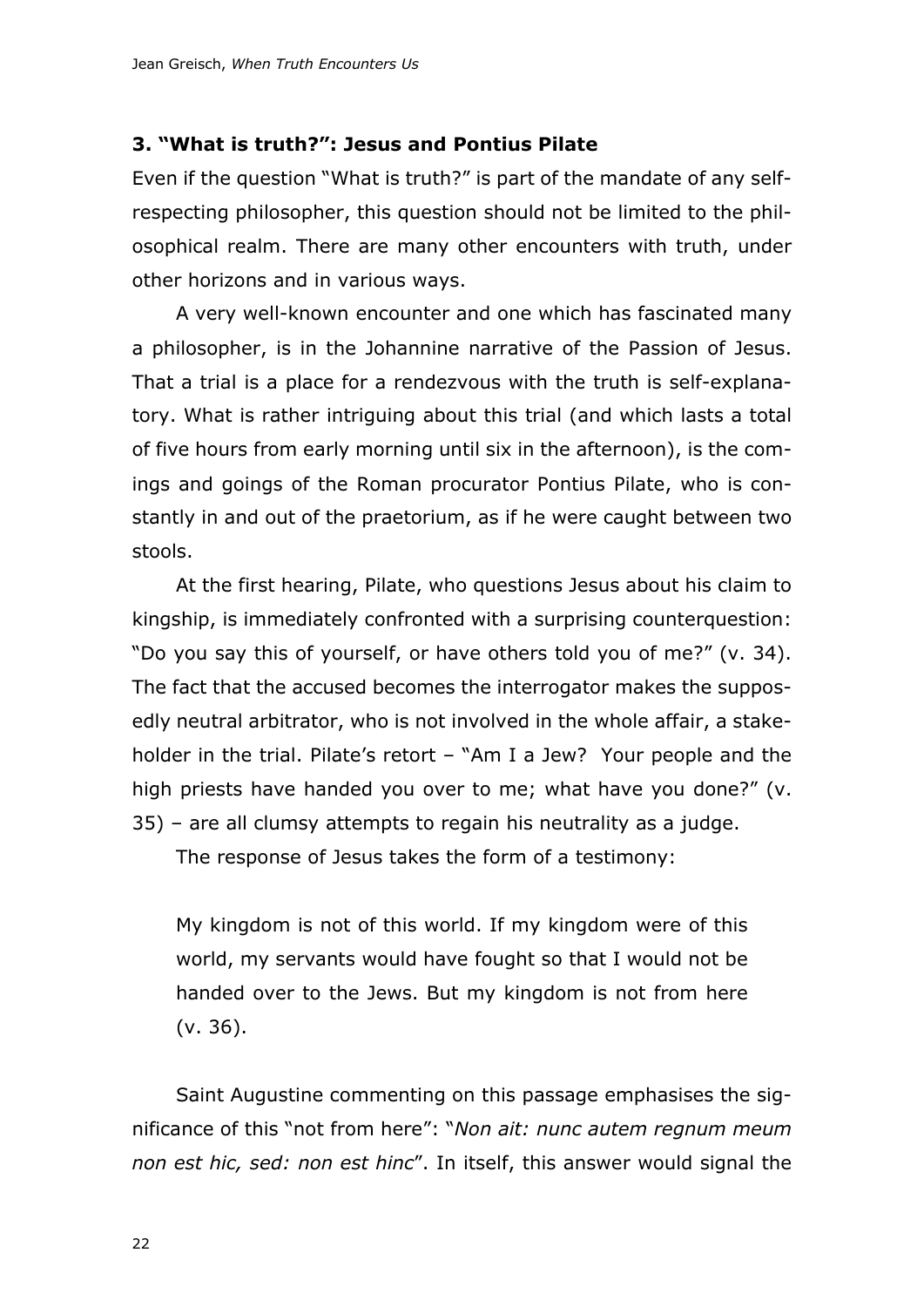end of the trial, for if Pilate took Jesus' testimony seriously, he would have to conclude that this man, who is not a political agitator, could not be the subject of a trial. But instead, Pilate interprets Jesus' testimony as an open-ended political claim.

The interrogation takes a new turn from the moment when Jesus, questioned about his claim to kingship, identifies his mission as that of a witness to truth, a truth that would not leave anyone indifferent:

I was born for this, I came into the world for this, to bear witness to the truth; and all who are on the side of truth listen to my voice (Jn 18:37).

Even though Pilate's reaction is in the grammatical form of a question: "What is truth?" (Jn 18:38), it has the intended (or performative) meaning of a dismissal, and can imply both "I am not interested in the truth", as well as "The truth is not my concern or my problem, because I, the judge must enforce the law and decide whether you are guilty or not".

Pilate's interrogation ends with a presumption of innocence: "I find no case against him" (Jn 18:38), a statement that he will repeat three more times before he yields to the clamouring crowd and hands Jesus over to them.

Pilate's question to Jesus: "What is truth?" is grammatically correct, but it was phrased in a manner as to reject right outright all possible answers.

It is not sufficient to ask the question: "What is truth?". What is important is to assume it fully, which means, as Heidegger suggests in §2 of *Sein und Zeit* (where he describes the formal structure of the question of being), that even a superfluous *enquiry* (*Untersuchung*) on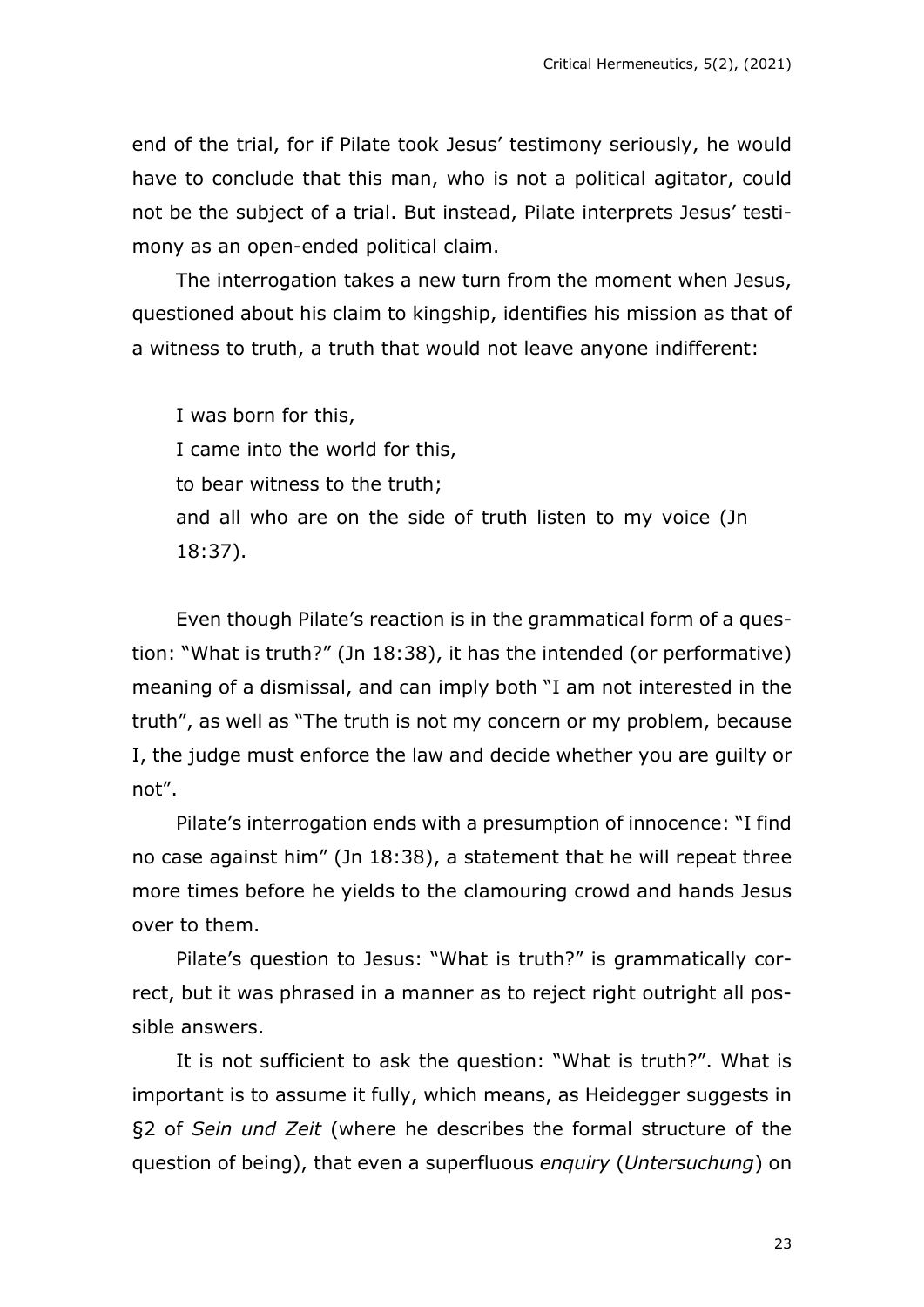truth (an enquiry is earnest only insofar as it is at the same time a *quest* – *Suche*), which concerns the questioning subject, has three dimensions: *Gefragtes* (the 'questioned'), in other words, the thing *that* is being questioned; that of the *Begfragtes* ('interrogated'), that is, the thing (or the person) *under* investigation (in the Jerusalem Praetorium, the interrogated is Jesus himself); that of the *Erfragtes* ('asked'), "that with which the questioning reaches the goal", by manifesting what is at stake.

'*What is x*?' is not the only method of questioning. In some cases, the question *Who*? is as much, if not more, important. If Pilate shrugs off the question "What is truth?", it is because he has bypassed the question *who*: who is the one speaking to him?, bearing witness to a truth that can only be attained through him. However, in his question to Jesus "Where are you from?" (Jn 19: 8), Pilate seems to have glimpsed the link between the questions "What is truth?" and "Who is this man?".

"God loveth adverbs; and cares not how good, but how well," said Joseph Hall. This maxim alerts us to the importance of the question: 'How?'. There are many possible ways of understanding 'how?'. Thus, the *existential* approach of Kierkegaard, who in his *Postscript to the Philosophical Fragments* emphasises on the how of the subjective relationship between the knower and the truth; the *phenomenological* method, which studies the modes of manifestation and givenness of truth; a *methodological* approach that can be resumed in the maxim, "The shortest way to the *why* of things is through the *how* of their manifestation".

#### **4. Lost/found in translation: words to say the "truth"**

The authors of the article "Truth" in the *Dictionary of Untranslatables: A Philosophical Lexicon*, point out that, despite differences, all European languages have integrated, "*in an approximately equal manner*"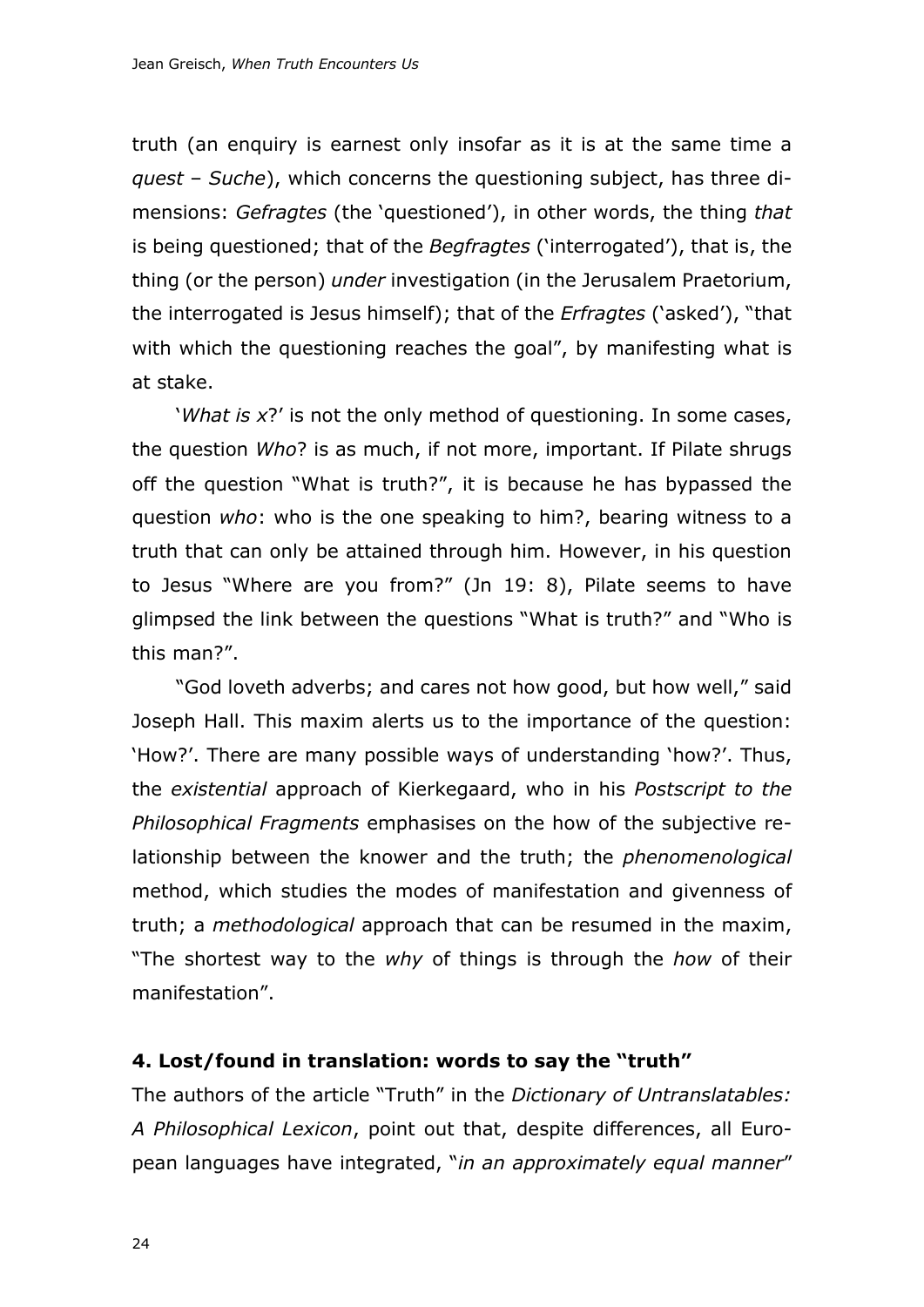[my-emphasis], "an evolution that has freed the notion of truth from its initial poetic, religious and legal context, constituted it as a concept of philosophy, and then introduced it into the field of science".

They add the hypothesis of three main paradigms that underlie the theoretical developments of the notion of truth in the Western tradition: the *Hebrew* paradigm of *Truth-Fiability*; the *Greek* paradigm of *Truth-Disclosure*; and the *Latin* paradigm of *Truth-Order*.

This hypothesis can be traced back to the Orthodox philosopher and theologian Paul Florensky (1882-1943), who like so many other Russian intellectuals, died in the Solovki prison camp. A friend and colleague of Sergei Bulgakov, Florensky defended his thesis entitled *On Spiritual Truth* before the Moscow Academy of Theology, in 1912. This 'essay on Orthodox theodicy' was expanded and reworked, and published in 1914 as *The Column and the Foundation of Truth*.

It was while meditating on life's caducity and mortality that Florensky discovers in himself the desire for an imperishable life: "Everything slides into death's abyss. Only One abides, only in Him are constancy, life, and peace" (12).

It was a verse from the First Epistle to Timothy, which describes "the Church of the living God" as "the pillar and support of the truth" (*stulos kai hedraiôma tès alètheias, 1 Tim* 3: 15), that gave him a foreglimpse of the "total and eternal Truth", "the one Divine Truth", distinct from the "particular and fragmented human truths, which are unstable and blown about like dust chased by the wind over mountains" (12).

But, before asking what certitude (and which theoretical thinking emphasises) can confirm, it is imperative to know what we mean by 'Truth'. Florensky recalls that the Russian word for truth, '*istina*', is linguistically close to the verb '*est*': to be (*istina - estina*). From the outset, it is the ontological dimension that is emphasised (true = authentic = real). One can almost rewrite Parmenides: being and truth are the same! The root of the verb 'to be' can also signify 'to breathe,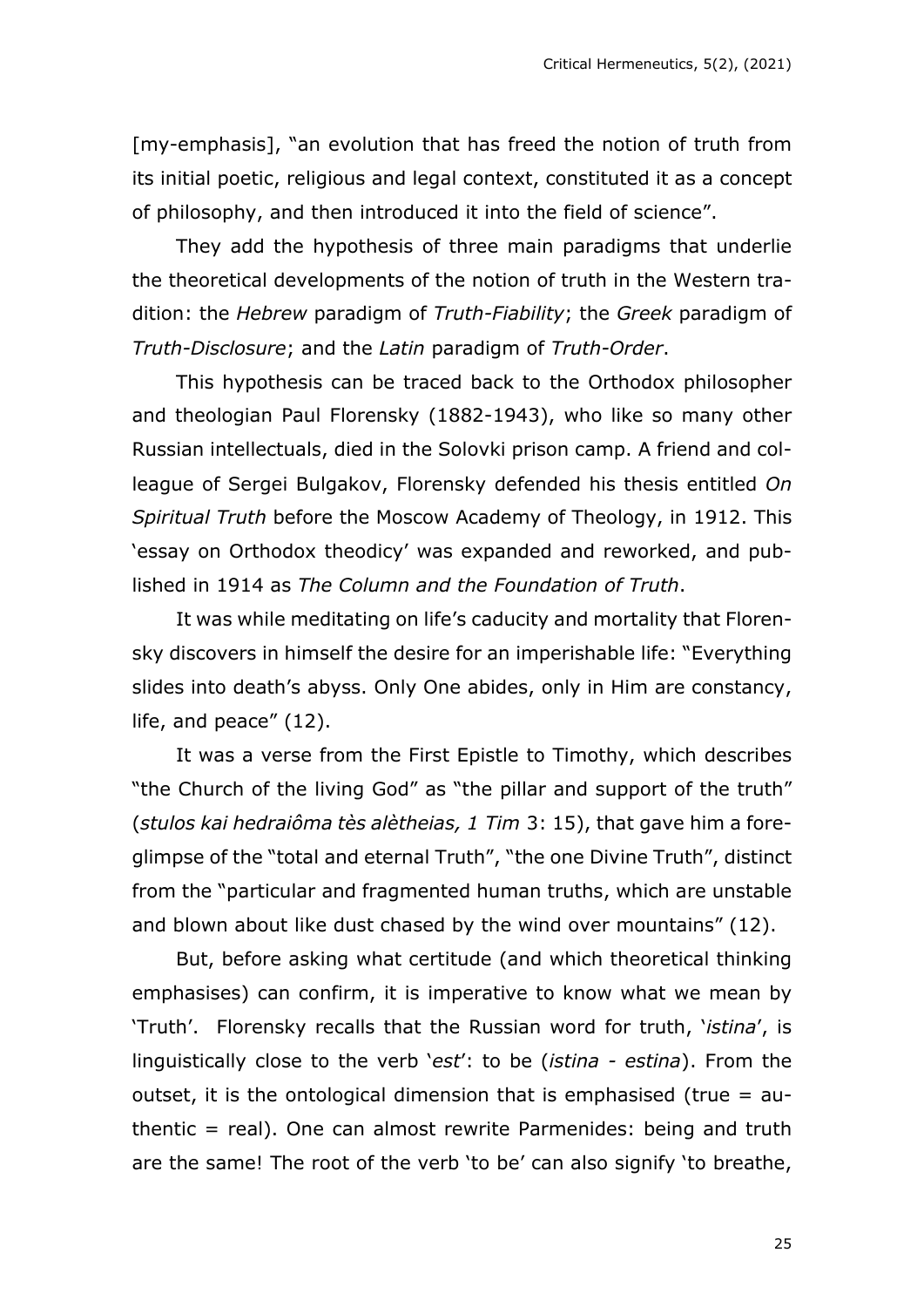to live, to be'. When understood in this way, truth is "existence that abides, that which lives, living being, that which breathes, i.e., that which possesses the essential condition of life and existence" (16).

#### *4.1 Emeth: Truth, a matter of trust (the Hebrew paradigm)*

The Hebrew term *'émèt*, translated as *alètheia* in the Septuagint, shares etymological roots that connotes *reliability*: that on which one can count on; in other words, the *reliability* that is constant, proven over time. This reliability has a double justification, *historical* and *theocratic*.

The people of the Promise have an experience of salvation and liberation which gives them unparalleled confidence. *Emet*-truth, has a privileged relationship with the future.

It is not so much a question of relevance of a particular condition, as of a fulfilment of a promise. 'Truth' "is less the permanence of what is above time than the guarantee of a continuity beyond the distance introduced by it." It is on to this core meaning that the associated values of 'security' and peace (*shalom*) are grafted (*Is.* 39:8; *Jer.* 33:6).

God, the Master of history, is the God of the Covenant, bound to His people by an agreement that He will not breach, not even if the people are unfaithful. Because He keeps His promises, the God of the Bible is a "God of truth" (*Ps.* 31:6); an epithet endorsed by divine selfidentification in Exodus 34:6: "Yahweh, Yahweh, God of tenderness and compassion, slow to anger, rich in faithful love and constancy". A more literal rendering of the latter term would be 'rich in truth' *('émèt*). It is in the same spirit that one can read Isaiah 7:9: "If you will not take your stand on me, you will not stand firm". In the end, it is all a matter of trust in divine truth, in other words, completely reliable.

Floresky's phrase "Truth is Security" captures concisely the essence of the matter. Of course, Security does not mean "State Security" like the KGB which found a complicit propaganda organ in the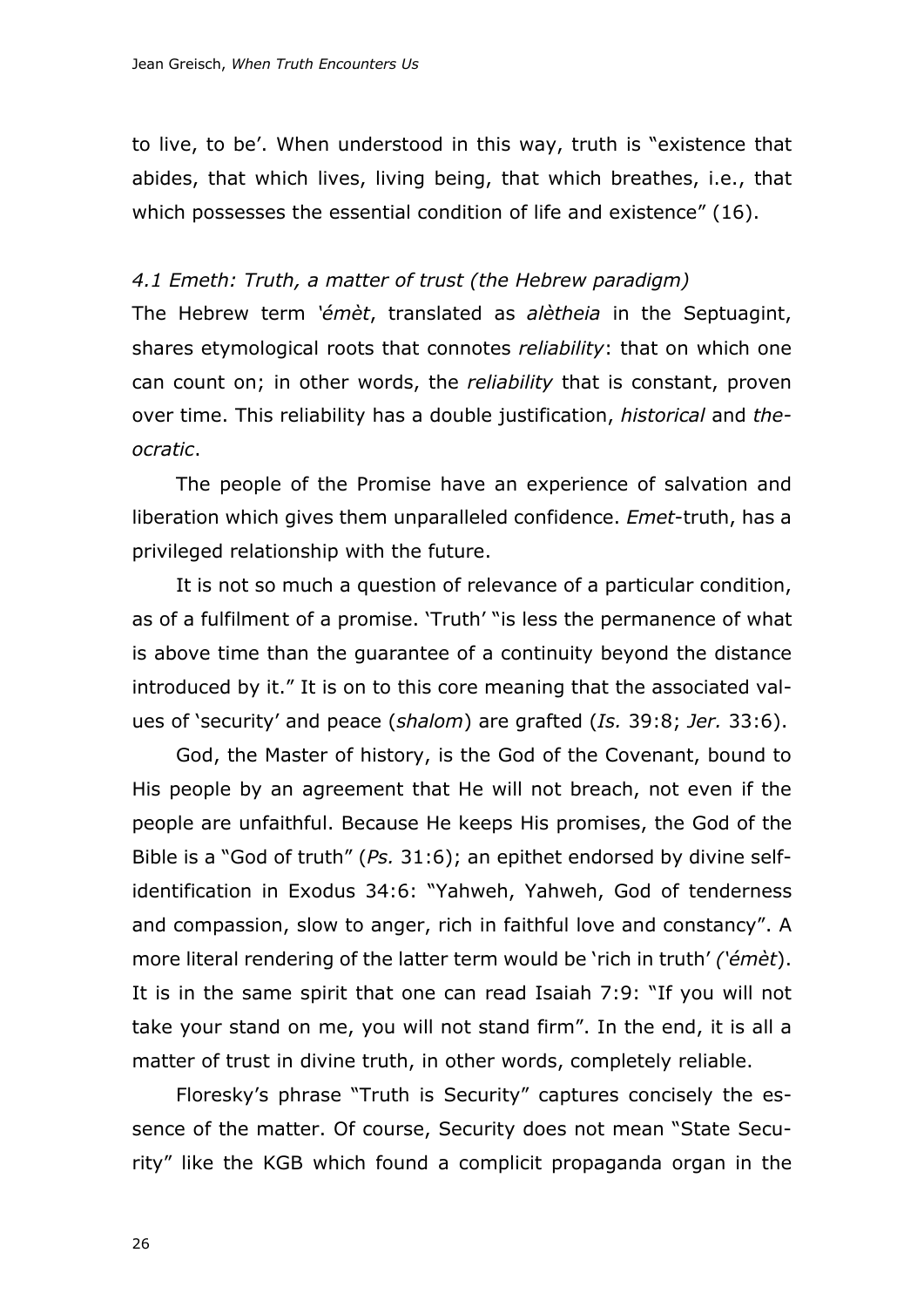*Pravda*, a newspaper so very injudiciously named. A buttress: these meanings of the Hebrew word draw us nearer to the symbol of the "Pillar of Truth". The liturgical word of consent: 'Amen' belongs to the same lexical category. It is no coincidence that in the Apocalypse of John this Amen is personified: "This is what the Amen says, the faithful and true witness" (*Rev 3:14*).

#### *4.2. Alètheia*: the truth that reveals itself (*the Greek paradigm*)

As Marcel Detienne emphasises in his important study on the "Masters of Truth in ancient Greece", one cannot rest content by just listing the various literary occurrences of the term *Alètheia* among the Greek authors. It is also necessary to ask "if truth, as a mental category, is not solidary of a whole system of thought, itself inseparable from the material and social life".

The Greece's terrain includes many types of grottoes, caves, and 'crypts', inhabited by more or less ominous presences, often evoked in the myths. It is not difficult to fathom the concern of the Greeks: what could be lurking in these hollows? Or, what is going in and what will come out?

Even if the "myth of the cave", which I will discuss later, is a literary fiction created by Plato to demonstrate a philosophical problem, in other words an *allegory*, it resonates with many other elements associated with Greek mythology. Given the central importance that this allegory places on the contrast between the hidden and the visible, it is possible to read it as an allegory of *Truth-Manifestation*.

While the Hebrew *emèt* challenges us with a dialectic of trust and distrust, the Greek *alètheia* challenges us with a dialectic of the hidden and the visible. The premise of this understanding is that

*forgetting* was for the Greek mind not a simple absence of memory, but a special act that destroyed part of the reality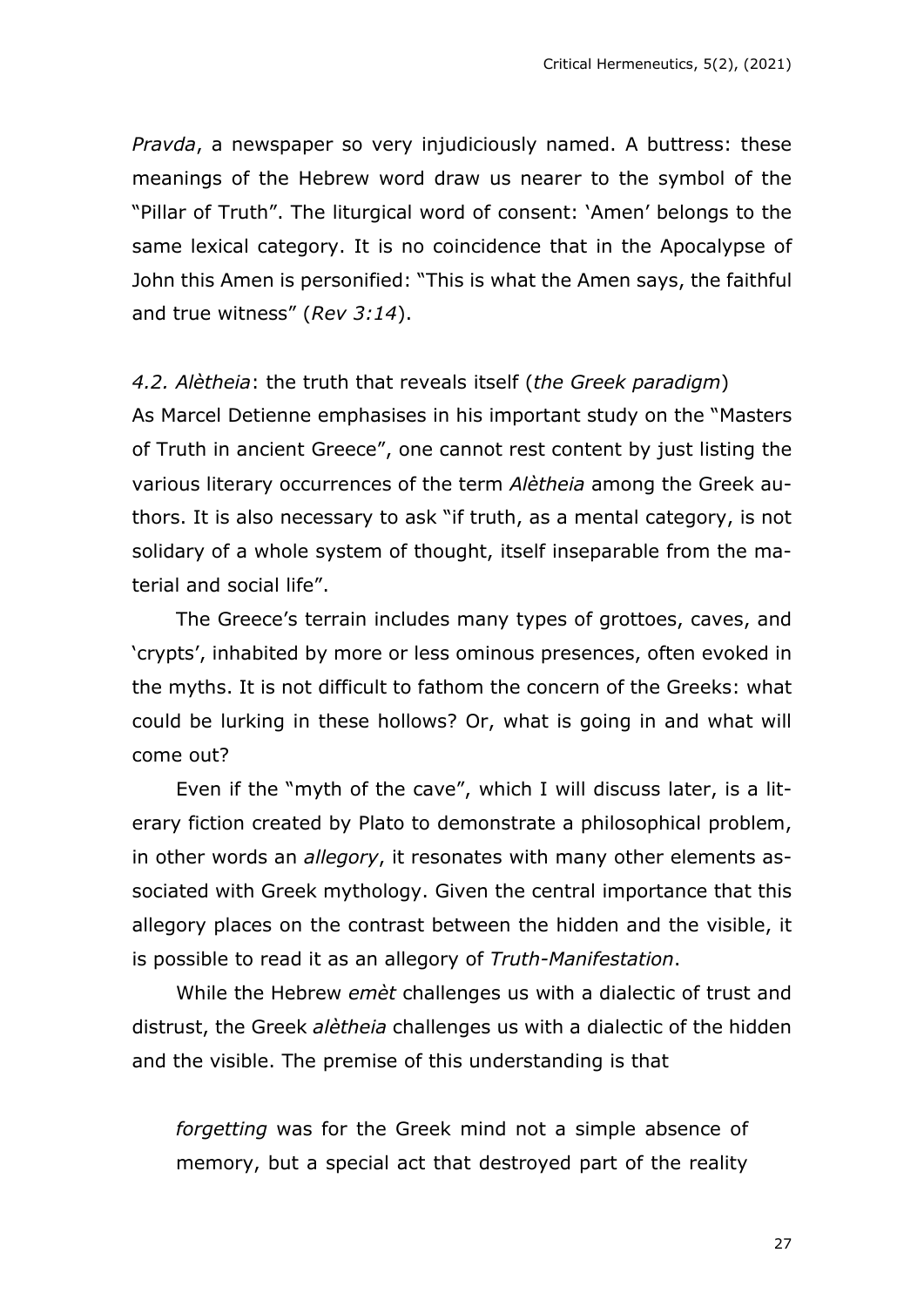of what was forgotten; in other words, not a defect of memory, but the force of forgetting. This force was the force of time that devours everything (19).

In Hesiod's *Theogony* (v. 227; 210-232), *Lethe* is part of the funeral procession of the daughters of the Night: Sorrow, Hunger, Suffering, False Words and Perjury. Yet, something resists the all-consuming force of oblivion:

The truth for the Greek is *a-lètheia*, what can remain from the flow of the oblivion, from the lethal course of the sensible world, something which overcomes the time, which maintains itself without flowing, and which keeps eternally the memory. Truth is the *eternal memory* of a certain Consciousness. It is a value worthy of and capable of perpetual commemoration (*Ib.*).

The truth, we could say, is "the being not forgotten", or that must not be forgotten, that is, literally, the *unforgettable*.

The adjective *aléthes*, older than the noun, is composed of the privative alpha and the root *léthos*, and denotes that which is hidden or concealed, a type of this concealment being *oblivion*. The oft-quoted classic example is that of Ulysses who on hearing the Aedes singing the Iliad hides his tears that would otherwise betray his emotion $16$ .

The etymological derivative of the term that connotes "un-concealment" (or de-occultation, or dis-closure distinct from "foreclosure"), plays an important role in the Heideggerian concept of *Truth*<sup>17</sup>. By translating the Greek term as *Un-verborgenheit* (rendered in

<sup>16</sup> *Odyssey*, VIII, 93.

 $17$  For etymological details see: Boeder 1959: 82-112; Helting 1997: 93-107; see also: Snell 1978.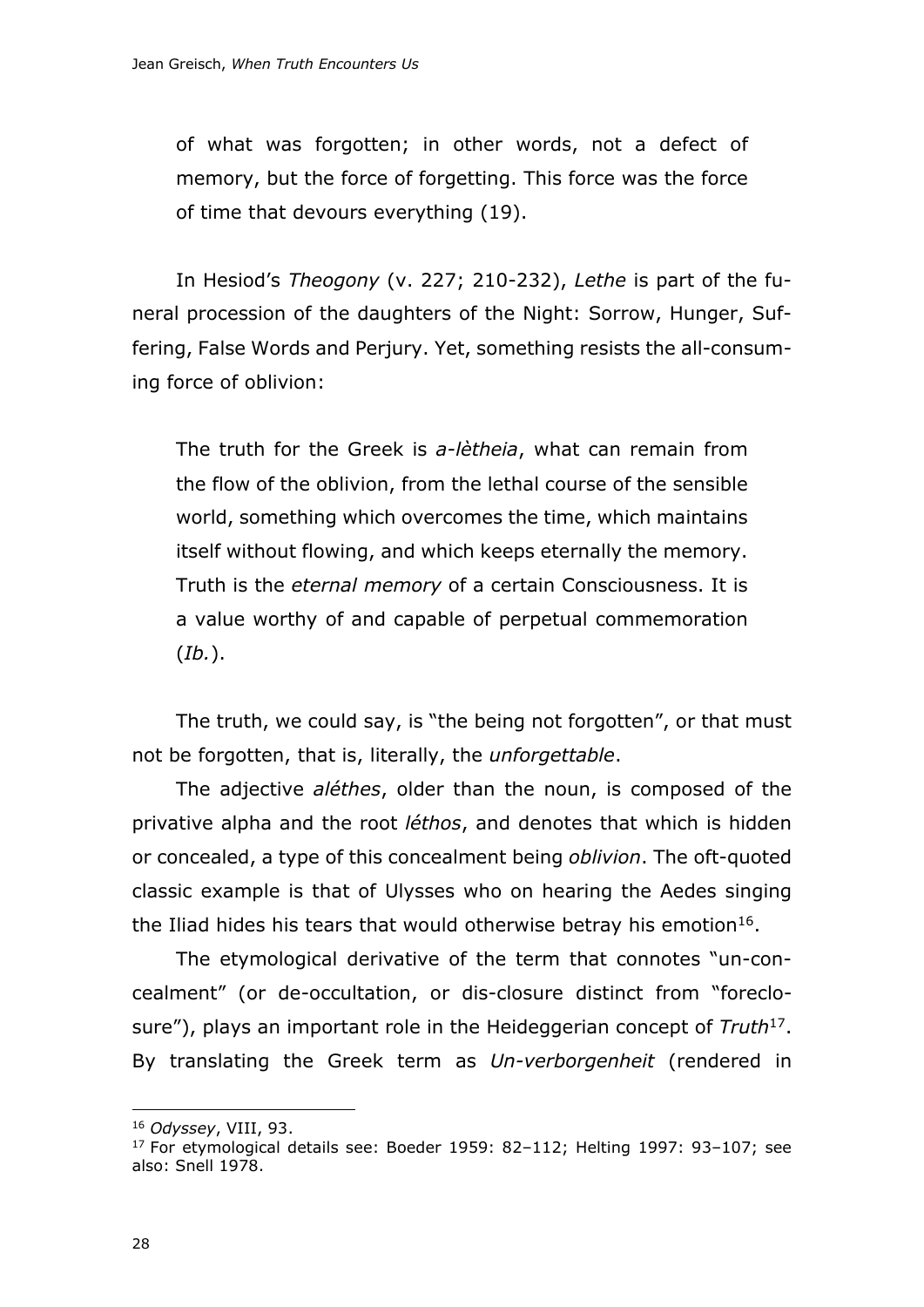English as "*unconcealment*" and in French as "désoccultation"), Heidegger follows a tradition that was widespread in the nineteenth century: "*Unverstecktheit*" ("un-concealed", F. Passow, 1841); "*das Unvergessene, l'inoublié*" (O. Willmann, 1907²); "*Unvergessenheit oder Unverborgenheit*" (Nicolaï Hartmann). This translation is not restricted to the Germanic world; it is also referred to by C.S. Peirce<sup>18</sup>.

In his 1922/23 course on *Systematic Philosophy*, Paul Natorp defined being as that which is "purely and simply manifest" (*schlechthin offenbar*), similar to light itself. This "original openness" (*ursprüngliche Erschlossenheit*) where everything is uncovered, unconcealed, this *Unverborgenheit*, is the immediate, indubitable truth of being, "offered without reluctance to whoever is open to it and does not close himself to it".

It was in October of the same year 1922, that Heidegger translates for the first time *Alètheia* = *Unverborgenheit*, in his research report entitled, *Phenomenological Interpretation of Aristotle*, hastily written in view of his candidacy for the position of *Extraordinarius* professor. From that time onwards, Heidegger will not cease from emphasising the distinctiveness of the Greek understanding of Truth-declosion, to the risk of being criticized by some as of succumbing to questionable etymologism. He will defend himself against these criticisms in his 1954 conference entitled *Alètheia*, a meditation on Heraclitus' fragment 16.

Those who, like Heribert Boeder, criticize the Heideggerian "etymologism", point out that Homer uses the adjective *alètheiè* in an exclusive manner linked with verbs denoting the act of saying. Since classical antiquity, excepting a few allusions, the etymology of the word *alètheia* no longer played the same role it once did. *Alèthè legein*, 'to speak truth' and the conditions of its possibility, are now more important. In these uses, the adjective 'true' is replaced by *onta*, the

<sup>18</sup> Peirce 1892; Peirce 1935: 32.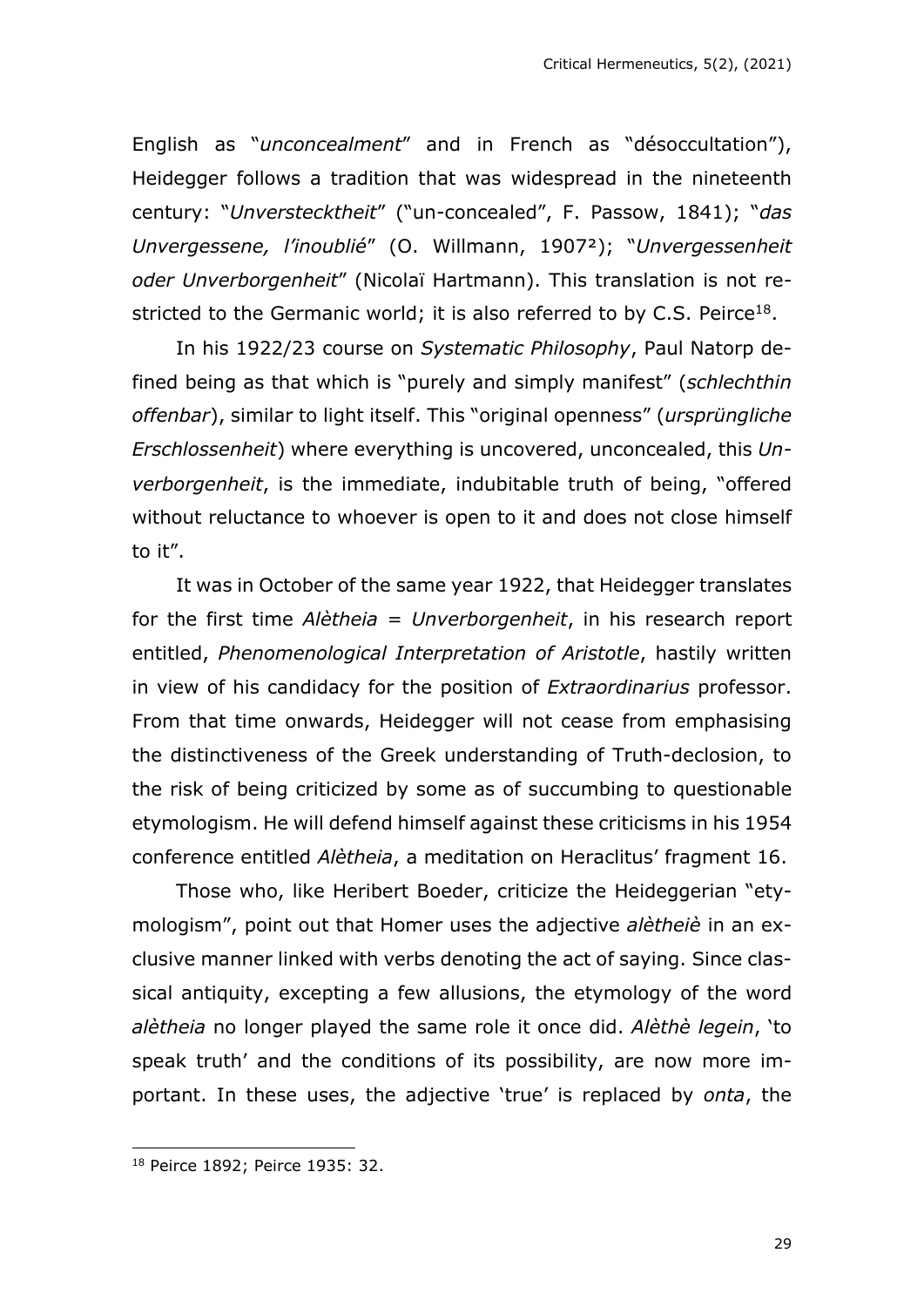being. To 'speak truth' is to say 'what is'. Truth is not primarily the characteristics of certain utterances, but is identified with a given fact, the decisive question being whether the thing is 'really' and 'authentically' what it seems or claims to be.

Right from the start, the problematic of truth overlaps with that of being and appearance which, together with that of being and becoming, formed, according to Heidegger, the principal axis on which ancient ontology was developed.

In her book *L'effet sophistique*, Barbara Cassin quotes the treatise *Peri alètheias* of Antiphon, the sophist and orator of the fifth century B.C. (480-411 B.C.), which transposes the same opposition on the political level: one can escape (*lathei*, literally 'to hide oneself', 'to evade') the laws of the city, but no one can escape the natural law which is, in this sense, 'truer' than the former.

The relevant distinction between the adjective 'true' and the noun 'truth' in daily usage is that of the *real* and the *unreal*. The real is the true, and all that is not real is not true. Hence, our spontaneous cry: "It's not true!" when we hear unbelievable news.

Conversely, the Greek counterpart to our adjective 'real' is *etumos*, the core of the word 'etymology', and which provides its eponymy. Democritus made it a technical term in his atomic theory to distinguish the effective reality as opposed to sensible qualities. To *etumos*, the effective reality, is opposed *pseudos*. We can therefore claim that the 'false' is always a *pseudo-reality*, a mimetic duplicate of *etumos*. In such a context, the term *alètheia* can hardly be reduced to the simple alternative of true and false!

#### *4.3. Veritas or regulatory truth (the Roman paradigm)*

Even if there is no evidence that the Greek *alètheia* is essentially untranslatable into Latin – for how else can we explain Tertullian's adage, "Truth has no shame except to be hidden"? – the Latin adjective *verus*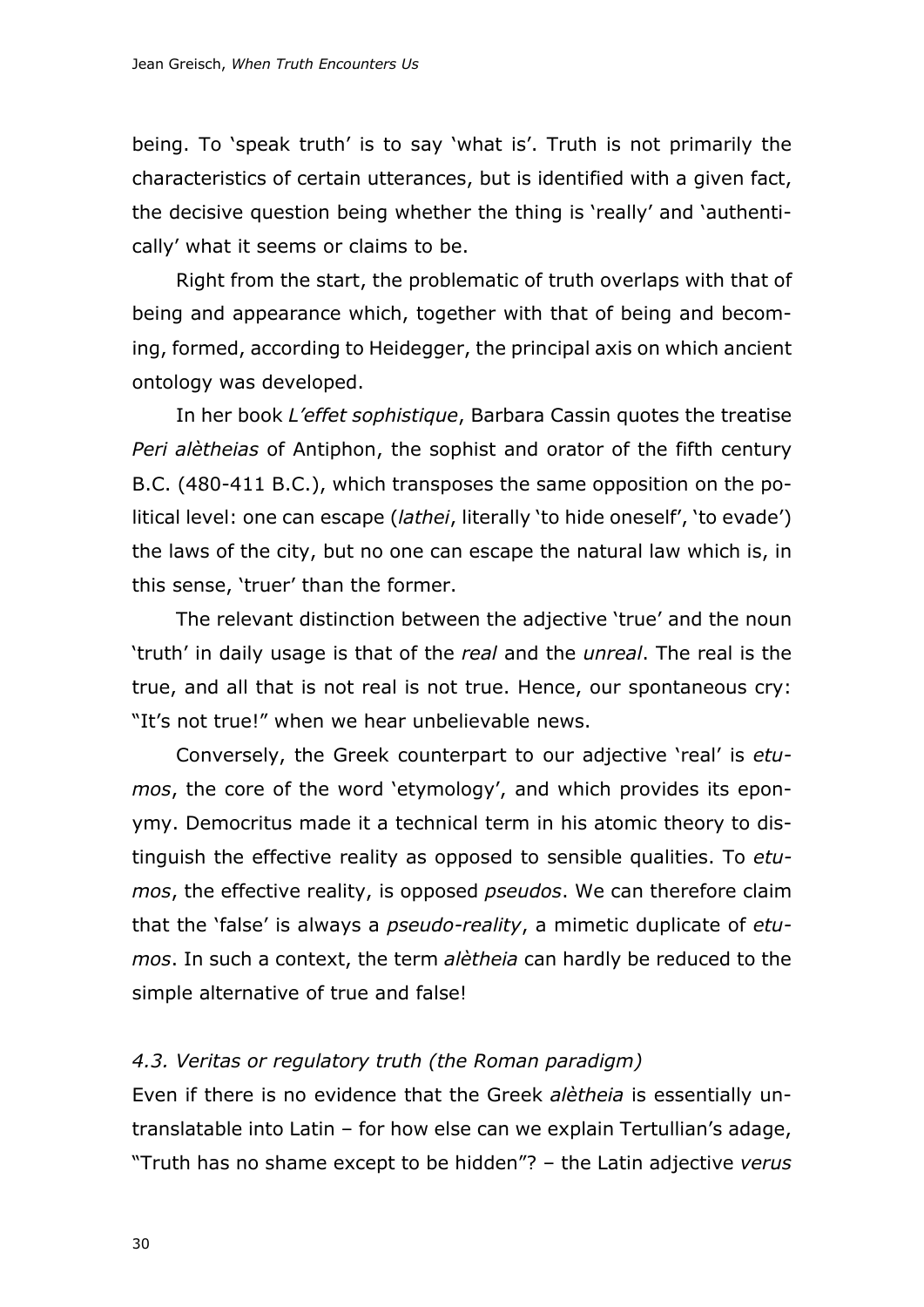goes back to the Indo-Germanic root \**wer* meaning benevolence and its expressions: gifts, protection, fidelity, pact. The truth is benevolent, or it is not! The man with a heart of stone severs himself off from the truth: he is *se-verus*!

The Latin *veritas* is derived from the root *var* with claims to a cultic domain. In Sanskrit the root *vra-ta* refers to a sacred act, such as a vow or a promise. Truth 'is sacred', which in turn suggests that only the sacred is true! According to some etymologists, the root *ver* found in the word *verbum*, and in words from the family of *vereor*, *revereor* (= 'to fear', 'to respect'), *verecundia*, refers to reverential fear. Truth is that which is revered, especially the word that utters truth. This etymological derivation was often preferred in ancient times, for example, Saint Augustin who glosses over the word *verbum* with *verum boare*: 'to proclaim the truth'.

According to Florensky, "strictly speaking, *verus* means protected or grounded in the sense of that which is the object of a taboo or consecration", of a vow or consecration. In modern parlance, this meaning could be expressed as '*Touche pas à ma vérité*!' ('Hands off my truth').

The Latin *veritas* has primarily a juridical sense. *Verus*, *veritas* mean "the truth of the rule, insofar as it is distinct from usage". The *verdict* is the judge's sentence that must be respected. *Veritas* came to be used as a noun rather tardively. Mainly found in the legal sphere, it received a philosophical and gnoseological meaning only with Cicero.

This legal connotation is further reinforced in Late Latin, and will be retained in the Middle Ages, where *verus* signifies 'legitimate', legally authenticated, conforming to enacted law.

In a sense, one could say that "to be in order" is synonymous with "to be in the truth".

If *verus* signifies 'authentic', then this meaning must also be taken in the legal sense of the act of authentication. A 'true' Caravaggio is a painting that has been authenticated by a court-appointed expert. The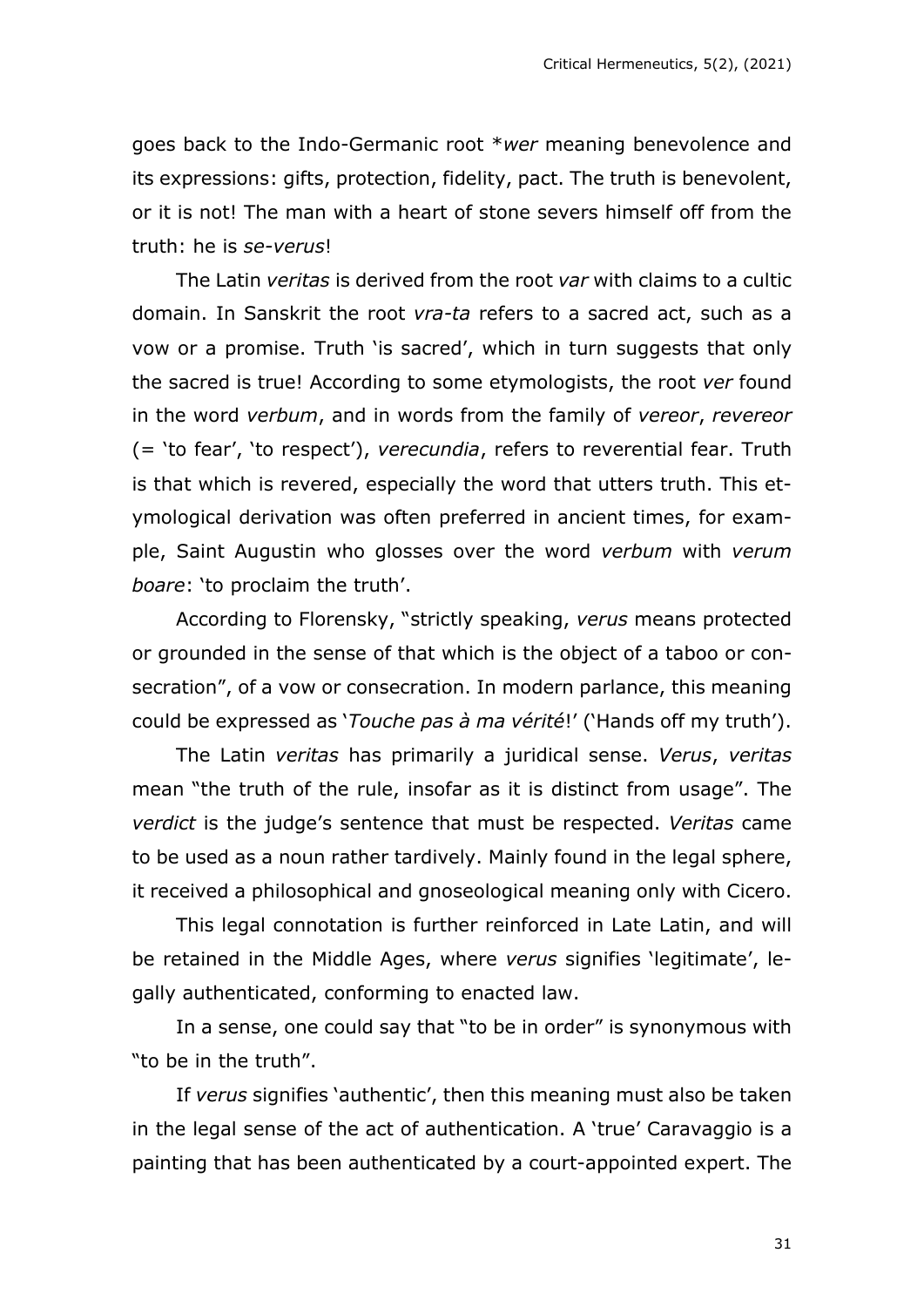relentless battle that certain luxury brands wage against counterfeits (a fake Lacoste shirt, a fake Hermes scarf, etc.), shows the importance that we still attach to this idea of truth, in which the legal sense overdetermines not only the moral, but also the ontological sense.

This same legal overdetermination characterizes the uses of the noun *veritas*. What is expected of a witness in court is that he should tell 'the truth and nothing but the truth'. Being sincere is not enough – as in the case of the famous statement of the French politician who while leaving the court where he had been caught in the act of perjury said: "Certainly, I lied, but I was sincere!". The witness must be unimpeachable, *verus testis*, a reliable witness, rendered in English as *truthful*.

This is how the authors of the article "Truth" in the *Dictionary of Untranslatables* conclude their description of this third paradigm:

[…] truth comes to be instituted, but not uncovered. *Veritas* qualifies an accreditative function, the power of having the last word, according to Roman law: 'The judgment holds the thing to be true' (*res judicato pro veritate accipitur*) (Digest, 50, 17, 207). *Veritas* is performative: it does not designate a relation of adequacy between the utterance and reality but enacts the authority of judgment, the well-founded juridical utterance (1165).

In a brilliant synthesis of his hypothesis, Florensky writes:

[...] for the Hebrews, Truth is not an ontological concept, as it is for the Slavs. It is not an epistemological concept, as it is for the Greeks. And it is not a juridical concept, as it is for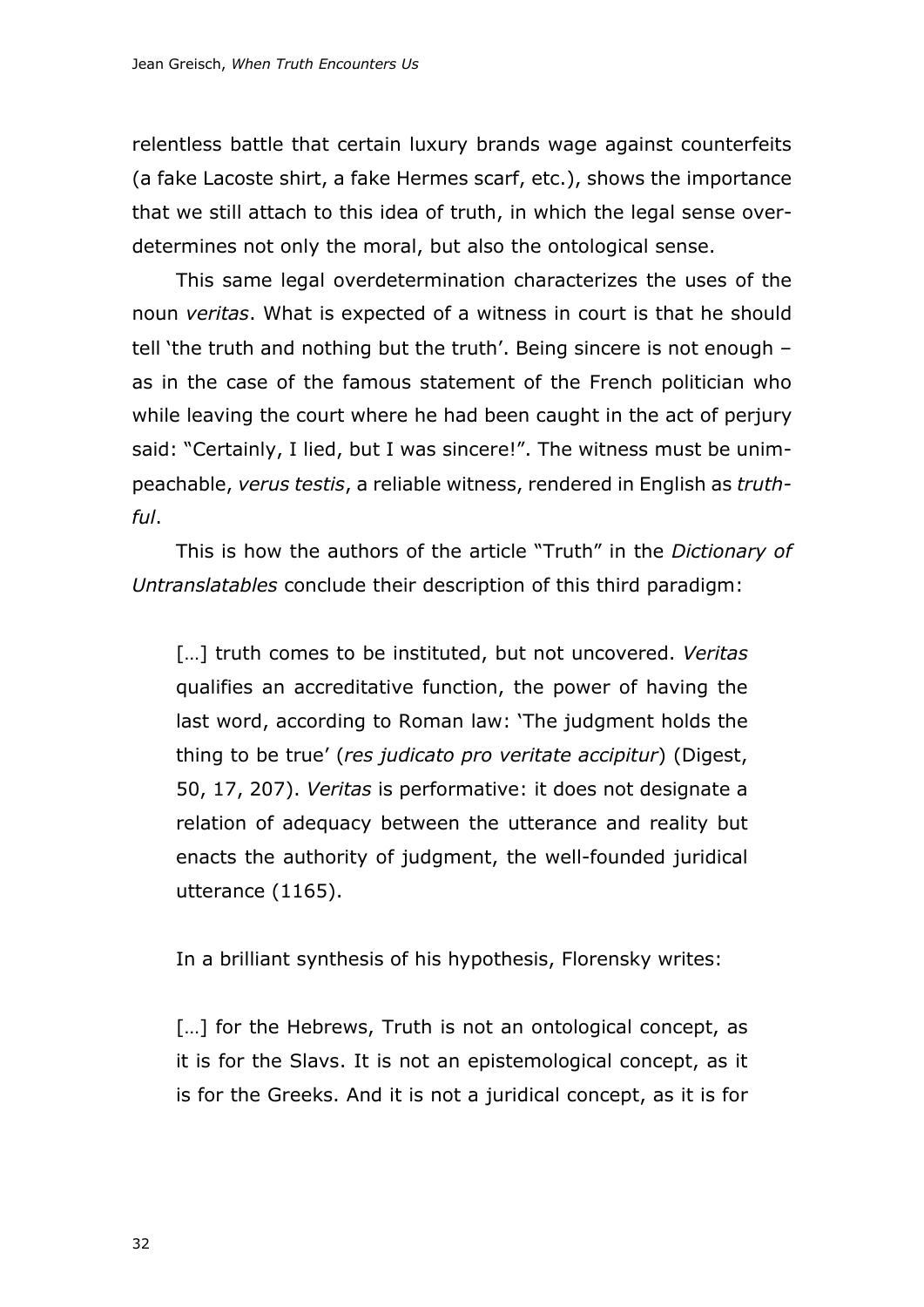the Romans. Instead, it is a historical, or rather, a sacredhistorical concept, a theocratic concept (Florensky 1974: 19).

And as a further development of his hypothesis, Florensky suggests conjugating the Russian *istina* and the Hebrew *'emet*, insofar as they refer primarily to the *divine content* of truth, as opposed to the Greek *alétheia* and the Latin *veritas* which privilege its *human form*. And as to truth's relationship with *philosophy*, Russian and Greek are on the same side of the fence, whereas Hebrew and Latin privilege the sociological aspect of *social mediation*.

As audacious as these suggestions maybe, they have an undeniable heuristic fruitfulness that I shall explain by referring to Levinas' remark in the Preface to his *Totality and Infinity*: "Our Western civilization", he says,

is an essentially hypocritical civilization", because it is "attached both to the True and to the Good, henceforth antagonistic". And he adds, "It is perhaps time to see in hypocrisy, not only a base contingent defect of man, but the underlying rending of a world attached to both the philosophers and the prophets (Lévinas 1974: 24).

Taking the meaning of the term 'hypocrisy' in the Levinasian sense I would say that our relationship with truth is also, "essentially hypocritical", insofar as we must learn to conjugate at least three paradigms of Truth: the Hebrew *Truth-Fiability*, the Greek *Truth-Disclosure*, and the Latin *Truth-Order*.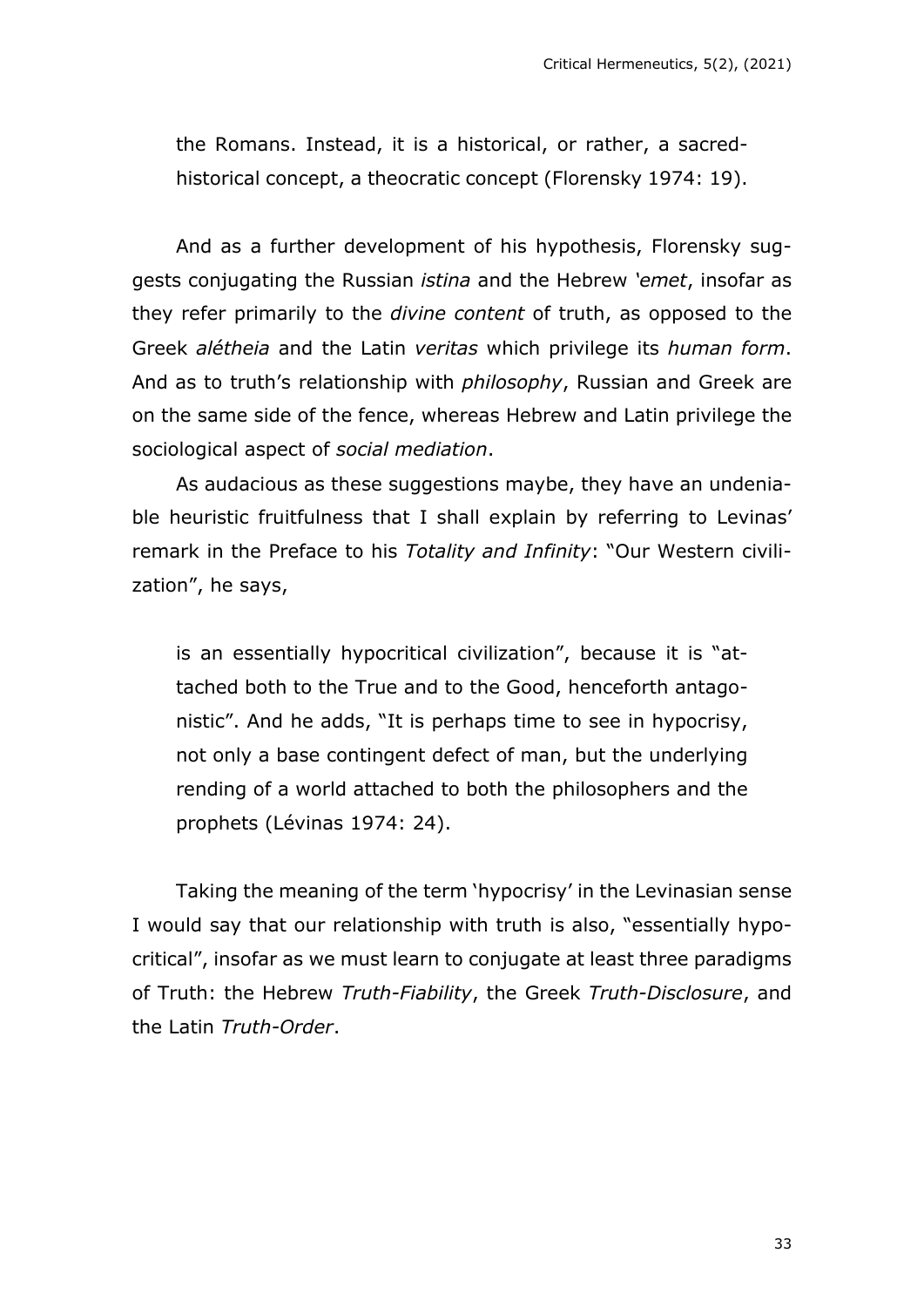#### **5. Theoria and** *alètheia***: is truth 'theorizable'?**

Emmanuel Levinas stresses that the search for truth, "is a more fundamental event than theory". Before concluding that "the relation with others, our master, makes truth possible", we must acknowledge that one of the distinctive signs of the twentieth-century philosophy is the extraordinary proliferation of '*theories of truth*', to which we can apply another remark of Levinas: an analysis of language that focuses on what is said, and not on the saying, is a "respectable, considerable and difficult work".

A discussion on what can or cannot be expected from the different theories of truth (correspondence, coherence, semantic, pragmatic, redundancy, *consensus*, and interpretation, etc.), through the looking glass of our guiding metaphor 'rendezvous with truth' would require altogether another volume.

I shall therefore only present a few hypotheses that need to be verified through a careful analysis of texts.

Kant made a distinction between the "artists of reason" (the logicians) and the philosophers who do not forget that they are "citizens of the world" participating in the "great game of life". Contemporary theorists of truth are no doubt great "artists of reason". Their publications often present the same degree of difficulty as that experienced by an uninformed reader browsing through a professional journal for chess players with analyses of world chess tournaments. While admiring the intelligence of the players, with which he can hardly match, the ordinary "citizen of the world" can, at the very least, try to get a general understanding of the game in question, its rules, as well as the different tactics and strategies used, without forgetting to ask: what is this game?

Hence the interest in asking three preliminary questions: 1. What is a philosophical or extra-philosophical 'theory' of truth? 2. What can we expect from it? 3. Does the philosophical quest for truth necessarily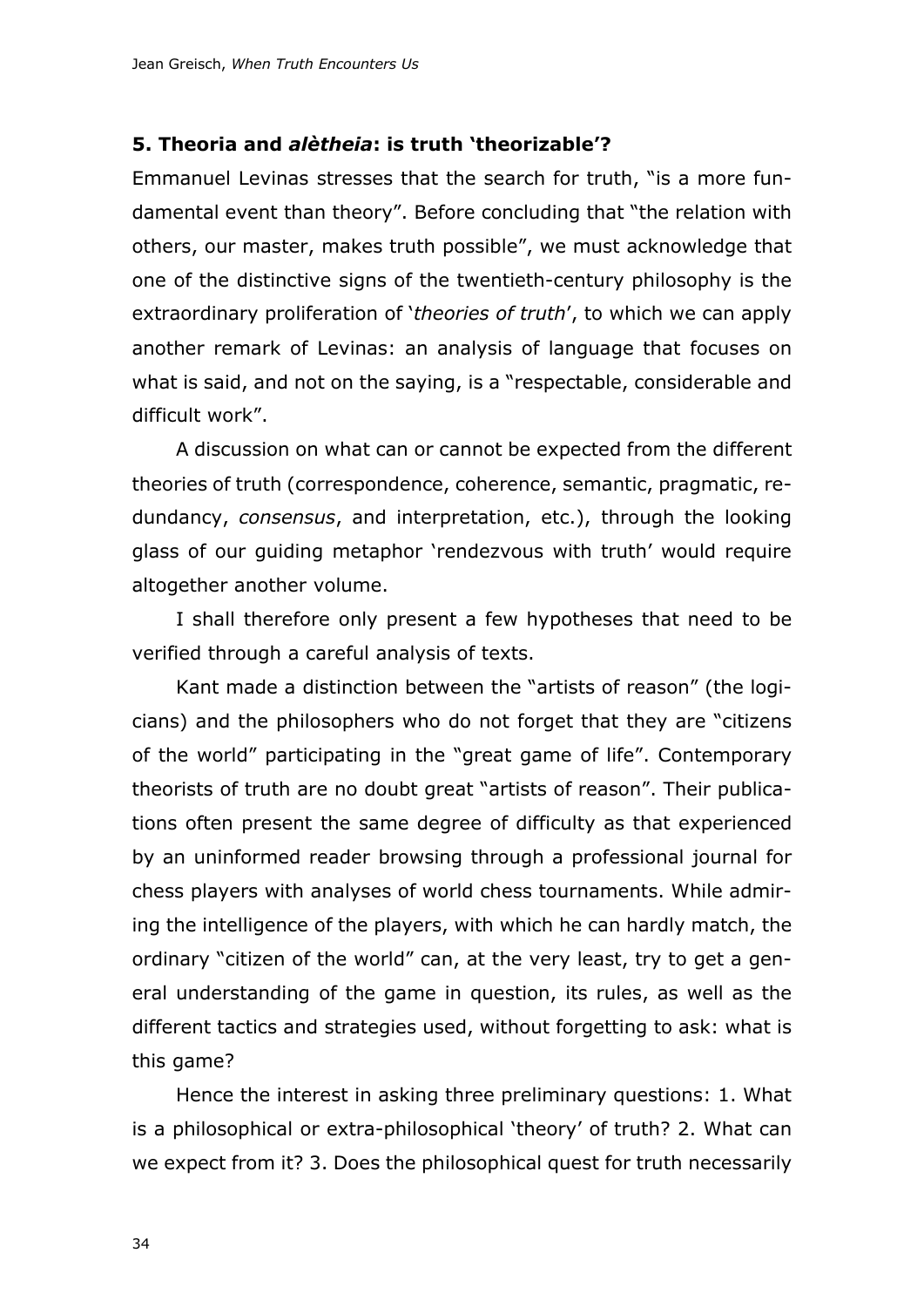lead to the elaboration of a 'theory', or is the 'theory' only one of several ways to encounter truth?

In ancient Greek, 'theory' is nothing but idea of truth. According to Ross, the Aristotelian claim that philosophy as such is "the theory of truth" (*hè peri tès alétheias theoria*) 19 , means that it has for object "the truth in general, the final nature of things"<sup>20</sup>.

In its modern acceptation, the term is based on the model of *sci*entific theories<sup>21</sup>. If we refer to its strict sense in contemporary science and epistemology, that is, a system of propositions that can be tested and verified through experiments prescribed by the model, we have valid reasons to question, as Moritz Schlick did as early as in  $1934^{22}$ , whether a *philosophical* theory of truth can ever conform to such a definition.

The least we can ask of truth-theorists is that they clarify their goals: is it the *concept* (meaning, significance, 'essence', 'nature', etc.), a *criterion*, the *conditions* (or *presuppositions*), or the *relevance* (scope) of truth that is to be determined?

According to L.B. Puntel<sup>23</sup>, the enquiry concerning the *concept* of truth can be divided into four categories: 1. What is truth? This question aims at a *definition* of truth, an attempt that some philosophers, like Donald Davidson<sup>24</sup>, consider is doomed to failure. 2. What does 'truth' (or 'true') mean? 3. What is the significance of 'true judgment', 'true statement', 'true proposition', 'true assertion'? 4. What is the meaning of 'p is true'?

If we move from *definitional* theories, which seek to define the term 'truth' as precisely as possible (for example, the famous

<sup>19</sup> *Met*. 993a 30.

<sup>20</sup> *Met*. 1.

<sup>21</sup> Seifert 2009: 58–59.

<sup>22</sup> Schlick 1934: 79–99.

<sup>23</sup> Puntel 2009; Puntel 1990; Puntel, 1987.

<sup>24</sup> Davidson 1996.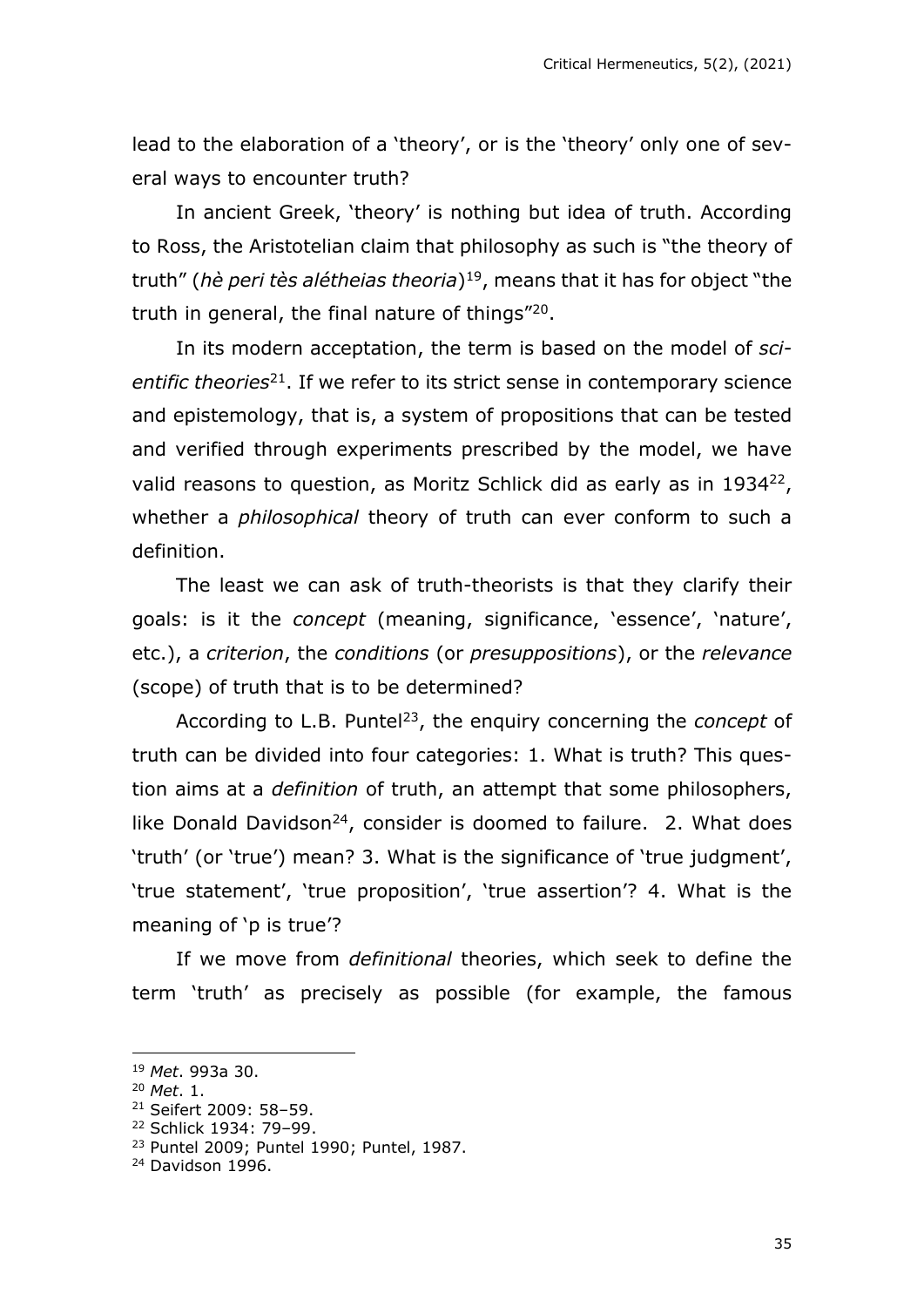"semantic" theory of Alfred Tarski), to *criteriological* theories<sup>25</sup>, we realize that they are of a different kind based on the idea we have of a 'criterion': a *decision* criterion (when are we dealing with truth?), a discovery procedure (how can we discover truth?), or a 'yardstick' of truth?

The problem becomes even more complicated if we consider the following factors:

1. A philosopher's conception of truth can hardly be separated from the rest of his philosophy. Karl Jaspers' monumental work *Von der Wahrheit* (published in 1947 as the first volume of a philosophical logic of great scope)<sup>26</sup>, is an excellent example of this organic bond. It is the same for Husserl and Heidegger.

2. Not all philosophers, far from it, feel the need to write a '*De Veritate*', or '*Quaestio disputata de Veritate*', or '*Entretiens sur la vérité*' as did Anselm, Thomas Aquinas, or Malebranche; but the absence of this urge does not stop them from encountering truth.

3. During the twentieth century, debates about truth theories have become increasingly polarized. We must resist the temptation to reduce everything to a choice between two or three dominant theories, much like the choice we make between a few major political parties at election time. A good part of these debates consists of exchanges between 'experts' who ceaselessly compare their arguments and offer their personal interpretation of their opponents' propositions.

4. A substantial number of these theories are explicitly presented as revisions, developments, or clarifications of an already existing

<sup>&</sup>lt;sup>25</sup> See: Rescher 1973.

<sup>26</sup> Jaspers 1947.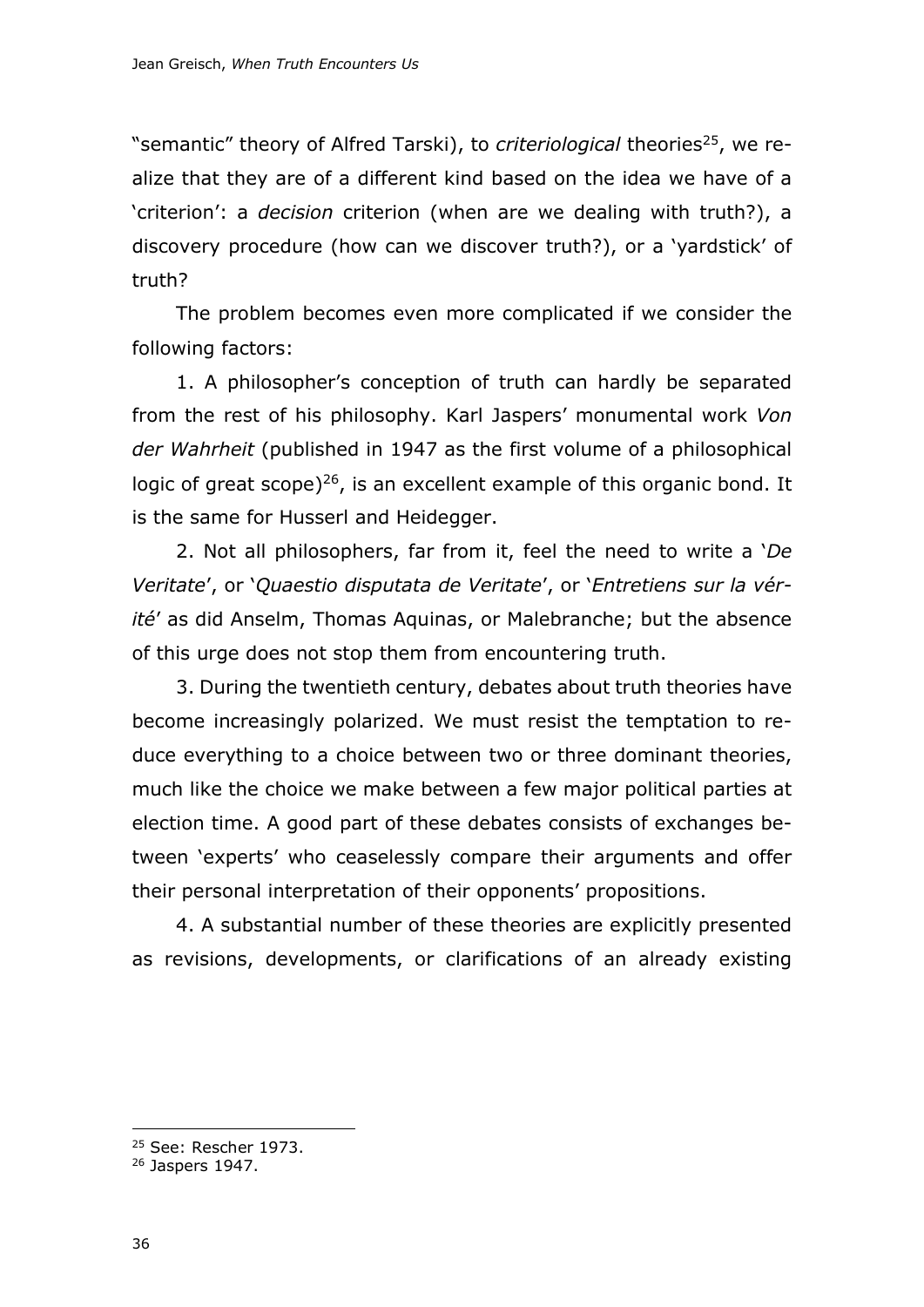theory. Almost all theories of truth currently discussed have as models the traditional correspondence theory or Tarski's semantic theory.

5. The key divide is between the 'realist' positions that credits truth with a nature, and which Michael P. Lynch calls 'robust' realism of truth, and the 'deflationary' theories of truth<sup>27</sup> (the 'realists' would undoubtedly call them 'defeatists' conceptions), which assert that the problem of truth is merely a misunderstanding easily cleared by logical analysis or adequate pragmatic approach.

6. From the perspective of the 'realists', the rendezvous with truth is *prima facie* a rendezvous with reality; on the other hand, the 'pluralist' theories of truth make a detour through an epistemic questioning on the validity and verifiability of our convictions and assertions, like Hilary Putnam's 'internal realism' which asserts that "it makes no sense to think that the world is divided into 'objects' (or 'entities') independently of our use of language"<sup>28</sup>.

7. One of the major challenges in the debates on theories of truth concerns the very idea of rationality<sup>29</sup>: are these theories meant to justify the superiority of scientific practice, as Putnam asserts, and for whom truth can be understood only as an "idealization of rational acceptability"; or, must we, as Richard Rorty advocates, renounce once and for all the idea that science is our only reliable teacher of truth?

<sup>27</sup> Lynch 2001: 5.

<sup>28</sup> Putnam 1992: 243; Putnam 1984.

<sup>29</sup> See: Williams 2002.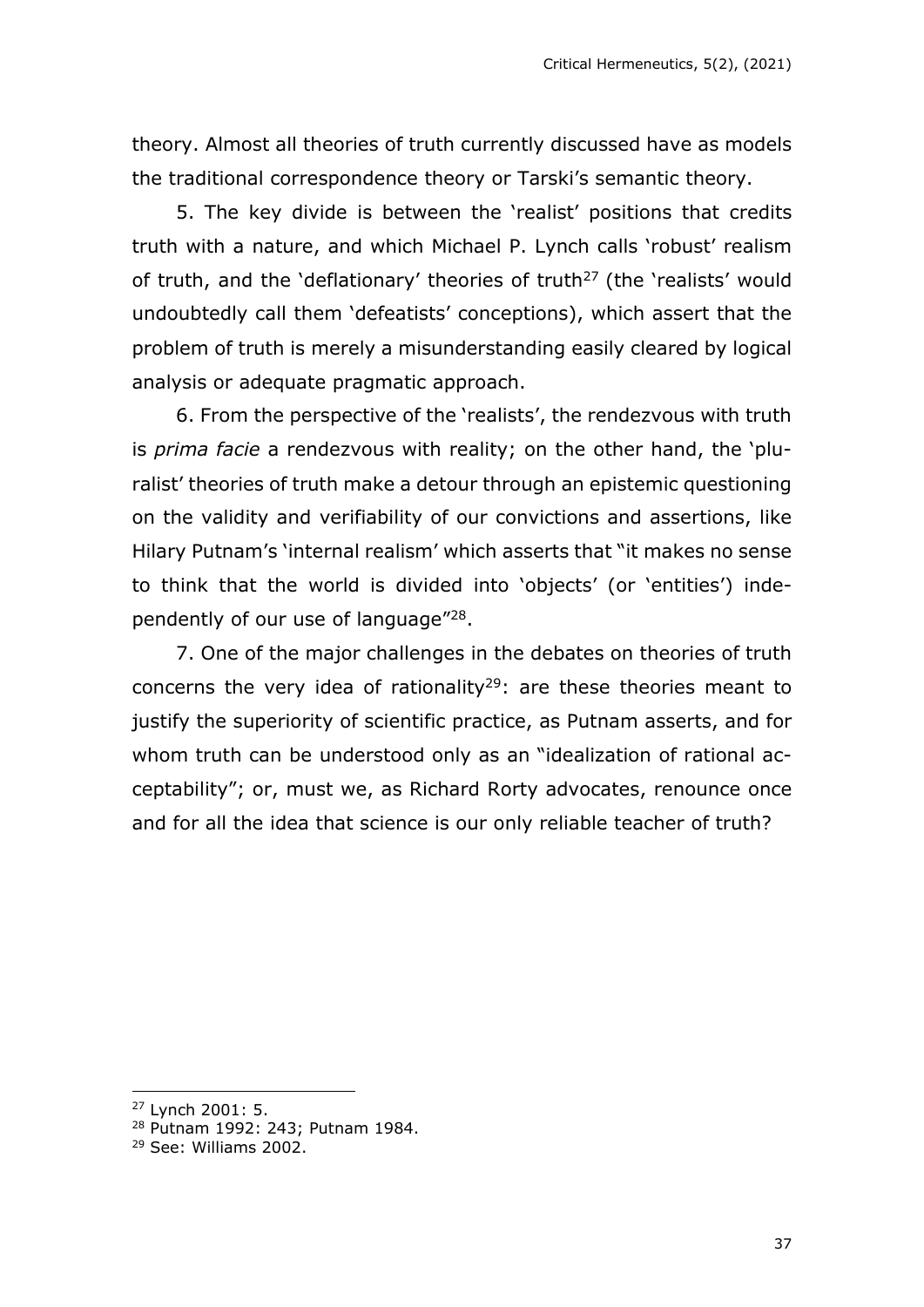### **Bibliografia**

Blumenberg, H. (1987). *Das Lachen der Thrakerin. Eine Urgeschichte der Theorie*. Frankfurt a. M.: Suhrkamp; English trans. By Spencer Hawkins, *The Laughter of the Thracian Woman. A Protohistory of Theories*. London: Bloomsbury Publishing, 2015.

Boeder, H. (1959). Der frühgriechische Wortgebrauch von logos und Alètheia. *Archiv für Begriffsgeschichte*, *4*: 82–112.

Brassens, G. (1958). J'ai rendez-vous avec vous. In Id., *N° 2: Interprète Ses Dernières Compositions*. Philips: B 76.062.

Cassin, B. (1995). *L'Effet sophistique*. Paris: Gallimard.

Cassin, B. (2004), dir. *Vocabulaire européen des philosophies. Dictionnaire des intraduisibles*. Paris: Seuil/Le Robert.

Celan, P. (1983). *Atemwende, Gesammelte Werke II*. Frankfurt a. M.: Suhrkamp.

Davidson, D. (1996). The Folly of Trying to Define Truth. *The Journal of Philosophy*, *93*(6): 263–278.

Delcourt, M. (1981<sup>2</sup>). *Œdipe ou la légende du conquérant.* Paris: Les Belles Lettres; English transl. By M.B. DeBevoise, *Oedipus; or, The Legend of a Conqueror*. Michigan: Michigan State University Press, 2020.

Détienne, M. (1967, 1979). *Les maîtres de vérité dans la Grèce archaïque*. Pairs: Maspéro.

Florenskij, P. (1997). *The Pillar and the Ground of Truth.* Trans. by B. Lakim. Princeton, NJ: Princeton University Press.

Goethe, J.W., Meyer, R.M. (1911). *Goethe und seine Freunde im Briefwechsel*, Berlin: Bondi.

Granier, J. (1966). *Le problème de la vérité dans la philosophie de Nietzsche*. Paris: Seuil.

Greisch, J. (2017). Prélude. Quand la vérité nous donne rendez-vous,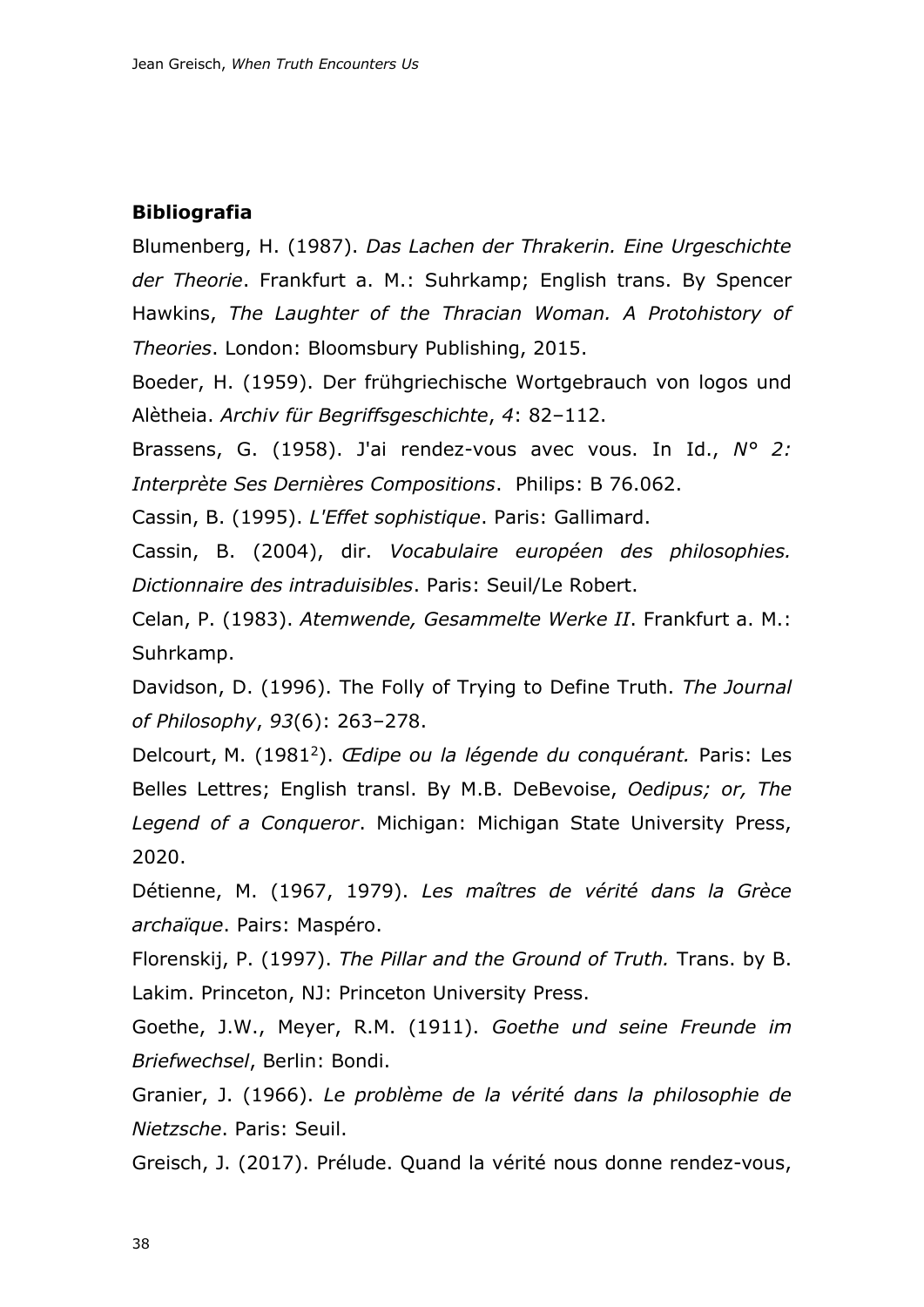in Id., *Rendez-vous avec la vérité.* Paris: Hermann.

Heidegger, M. (1985). *Basic Concepts*. English trans. by Gary E. Aylesworth. Indiana: Indiana University Press.

Heidegger, M. (2000). *Introduction to Metaphysics*. English trans. by Gregory Fried and Richard Polt. New Haven and London: Yale University Press.

Jakobson, R. (1960). Closing Statement. In Id., *Linguistics and Poetics*. New York: John Wiley & Sons.

Jaspers, K. (1947). *Von der Wahrheit. Philosophische Logik*. München: Piper.

Helting, H. (1997). *alètheia*-Etymologien vor Heidegger im Vergleich mit einigen Phasen der *alètheia*-Auslegung bei Heidegger, *Heidegger Stud*., *13*: 93–107.

Laistner, L. (1889). *Das Rätsel der Sphinx*, *Grundzüge einer Mythengeschichte*. Berlin: Hertz.

Lévinas, E. (1974). *Totalité et infini. Essai sur l'extériorité*. La Haye: Nijhoff.

Lévinas, E. (1982). Herméneutique et au-delà. In E.L., *De Dieu qui vient à l'idée*.

Lynch, M. P. (2001). *The Nature of Truth. Classic and Contemporary Perspectives*. Cambridge (Mass.): MIT Press.

Nietzsche, F. (1967). *Kritische Studienausgabe [KSA]*. *Kritische Gesamtausgabe* - *KWA*. Berlin-New York: De Gruyter.

Homer*, Iliad*.

Homer, *Odyssey*.

Pariente, J.-C. (1973), *Le langage et l'individuel*. Paris: A. Colin.

Peirce, Ch. S. (1892). *The Doctrine of Necessity Examined*.

Peirce, Ch. S. (1935). *Collected Papers* 6.

Puntel, L. B. (1987), éd. Der *Wahrheitsbegriff. Neue Erklärungsversuche*. Darmstadt: WBG.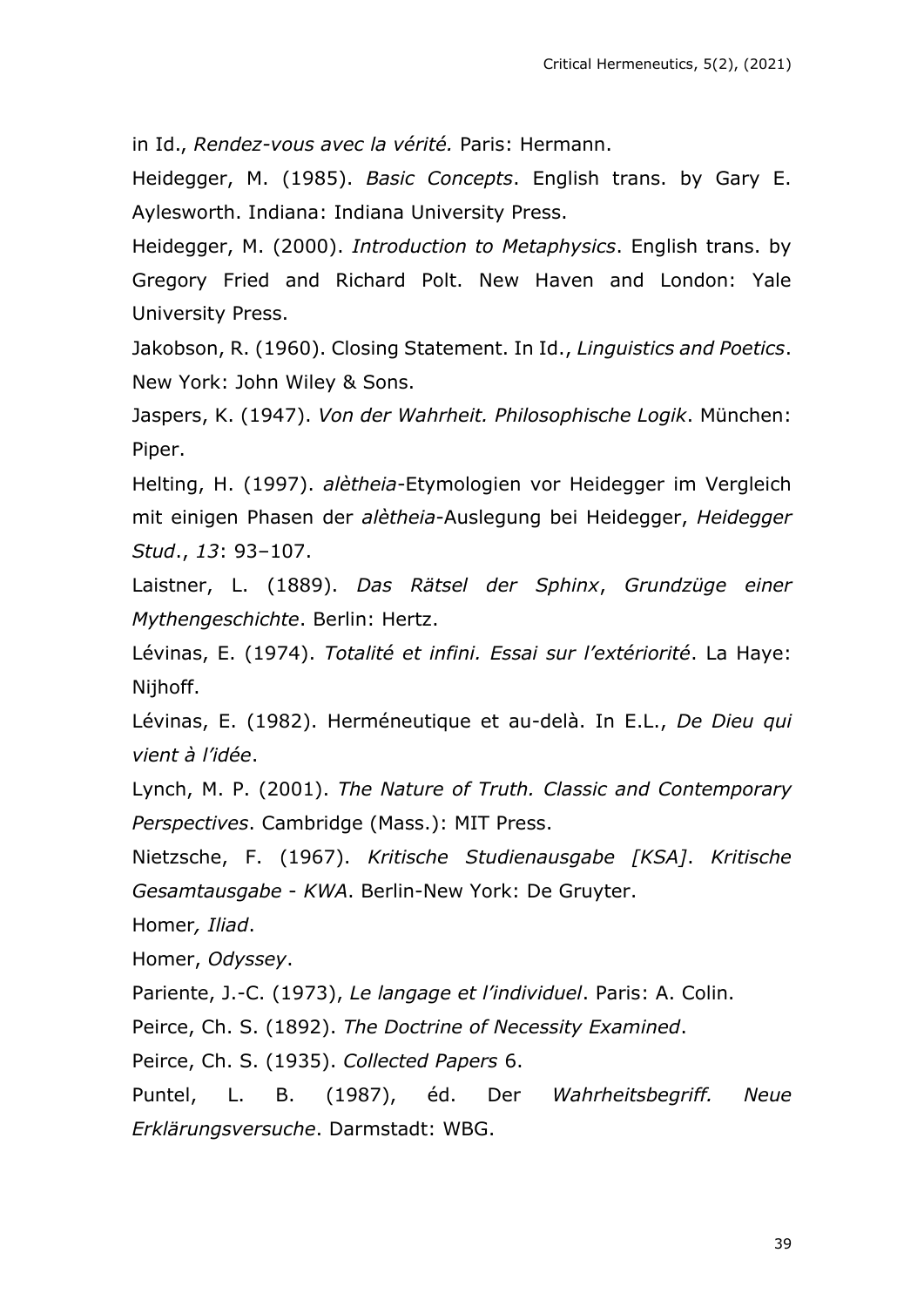Puntel, L. B. (1990). *Grundlagen einer Theorie der Wahrheit*. Berlin: de Gruyter.

Puntel, L. B. (2009). *Wahrheitstheorien in der neueren Philosophie. Eine kritisch-systematische Darstellung*. Darmstadt: WBG.

Putnam, H. (1992). *Renewing Philosophy*. Cambridge: Harvard University Press.

Putnam, H. (1984.). *Reason, Truth and History*. Cambridge: Cambridge University Press.

Rescher, N. (1973). The Criteriology of Truth. In *The Coherence Theory of Truth*. Oxford: Oxford University Press, 1–40.

Ricœur, P. (1975). *La métaphore vive*. Paris: Seuil.

Ricœur, P. (2004). *Parcours de la reconnaisance*. Paris: Stock.

Ricœur, P., La Cocque, A. (1998). *Penser la Bible*. Paris: Seuil.

Robert, C. (1915). *Oidipus. Geschichte eines poetischen Stoffes im griechischen Altertum*. Berlin: Weidmann, 2 voll.

Rosenzweig, F. (1984). Das neue Denken. Einige nachträgliche Bemerkungen zum *Stern der Erlösung*. In *Gesammelte Schriften* III, Den Haag., 39–161.

Rosenzweig, F. (2002). *Die ,Gritli'-Briefe. Briefe an Margrit Rosenstock-Huessy*. Ed. par Inken Rühle et Reinhold Mayer. Tübingen: Bilam-Verlag.

Schlick, M. (1934). Über das Fundament der Erkenntnis», *Erkenntnis*, *4*(1): 79–99.

Schneider, M. (2011). Le savoir de Jocaste. A propos d'Oedipe le Surhumain. In D. Brun (éd.), *Conrad Stein, Le monde du rêve, le monde des enfants*. Paris: Aubier.

Seifert, J. (2009). *De Veritate – Über die Wahrheit t. 2: Der Streit um die Wahrheit. Wahrheit und Wahrheitstheorien*. Frankfurt: Ontos-Verlag.

Sexstus Empiricus, *Adversus Mathematicos*.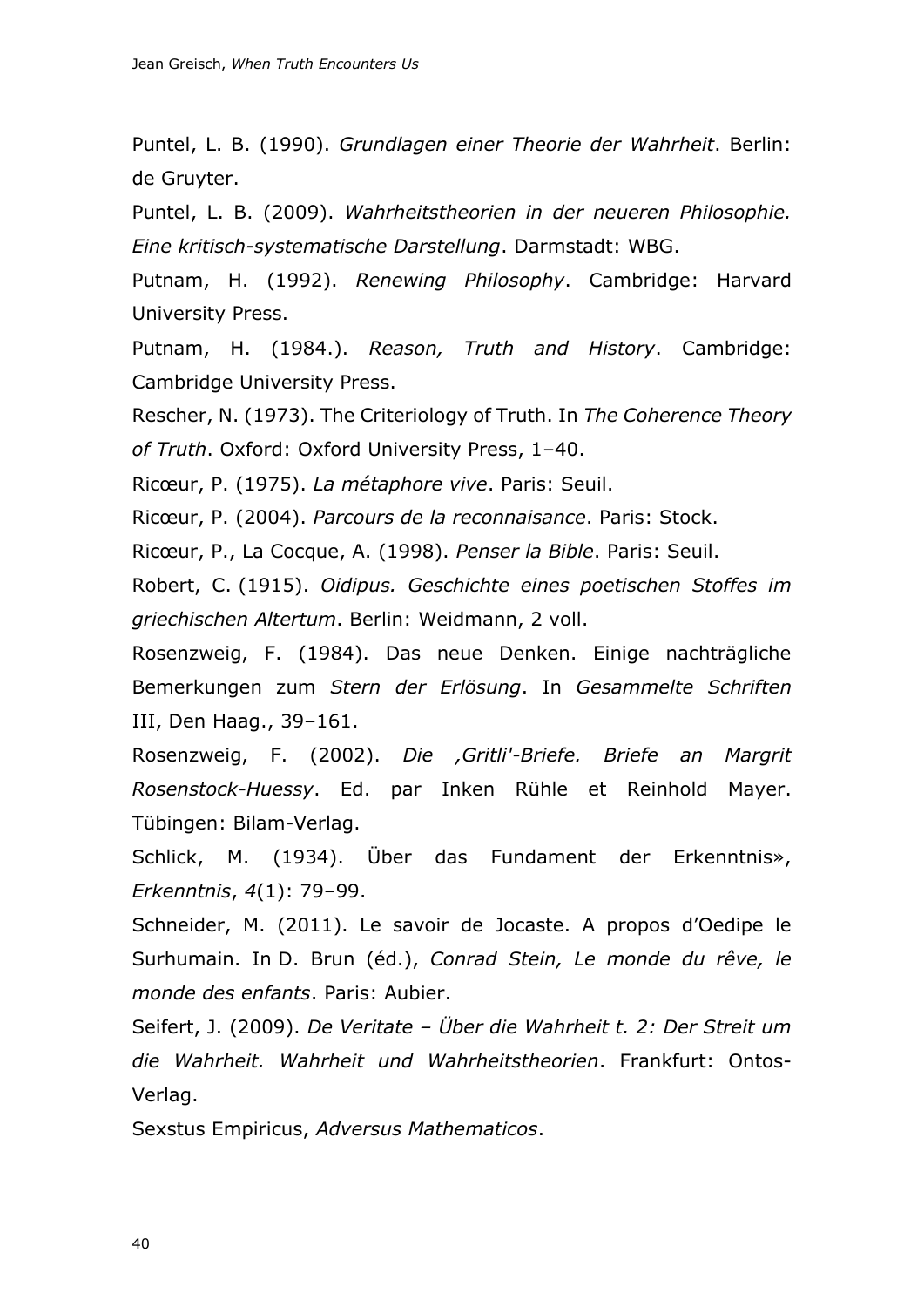Snell, B. (1978). *Der Weg zum Denken und zur Wahrheit*. *Studien zur frühgriechischen Sprache*. Göttingen: Vandenhoeck & Ruprecht. Strawson, P. F. (1957). *Individuals*. London: Methuen and Co. Williams, B. (2002). *Truth and Truthfulness. An Essay in Genealogy*. Princeton and Oxford: Princeton University Press. Wolff, F. (1997). *Dire le monde*. Paris: PUF.